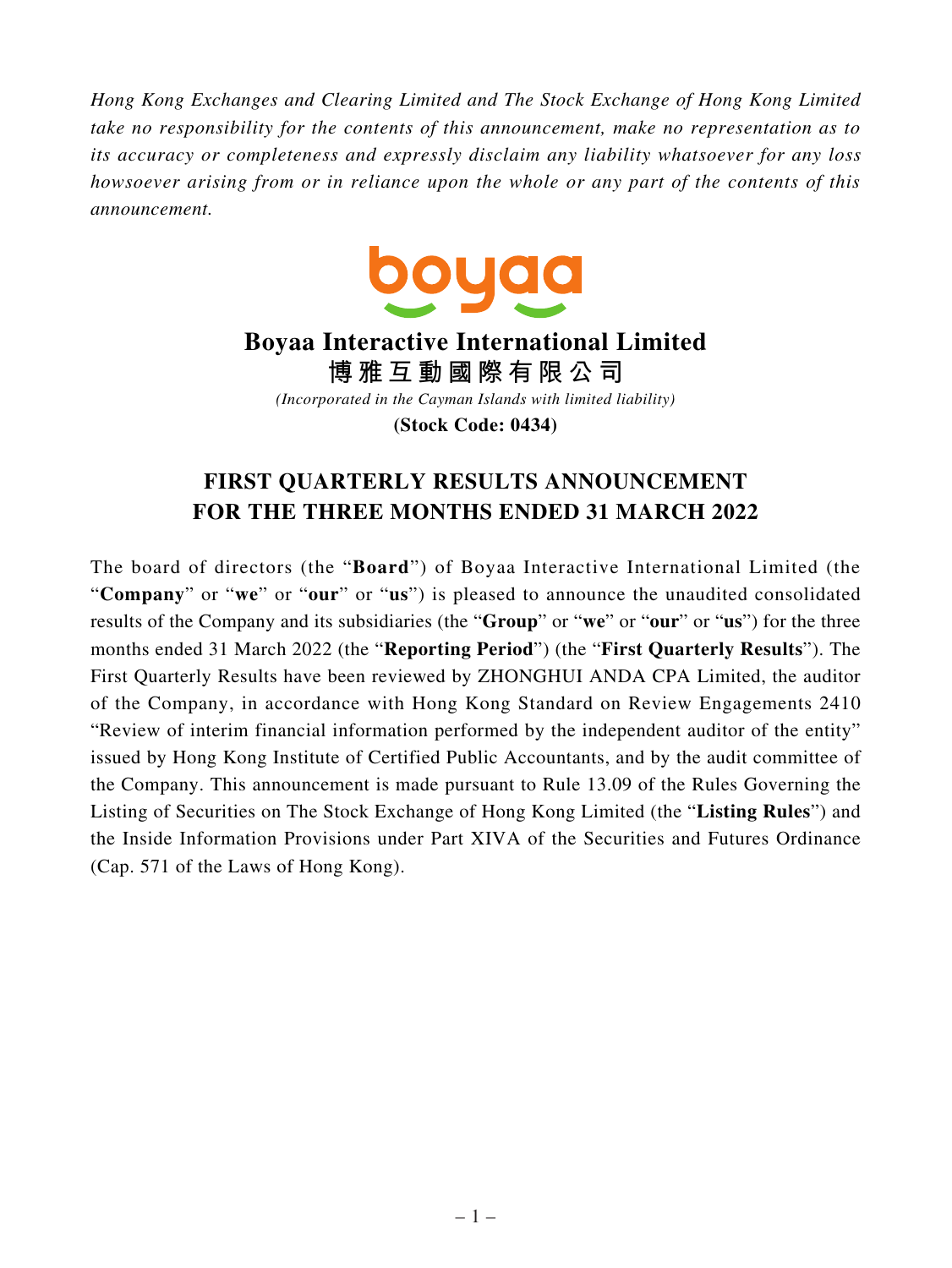# **FINANCIAL HIGHLIGHTS**

|                                                        |                      |                |              | For the year   |
|--------------------------------------------------------|----------------------|----------------|--------------|----------------|
|                                                        | For the three months |                |              | ended          |
|                                                        | ended 31 March       |                | Year-on-Year | 31 December    |
|                                                        | 2022                 | 2021           |              | 2021           |
|                                                        | <b>RMB'000</b>       | <b>RMB'000</b> | $\%$         | <b>RMB'000</b> |
|                                                        | (unaudited)          | (unaudited)    |              | (audited)      |
|                                                        |                      |                |              |                |
| Revenue                                                | 91,524               | 84,919         | 7.8          | 366,161        |
| - Web-based games                                      | 29,288               | 34,611         | (15.4)       | 142,167        |
| - Mobile games                                         | 62,236               | 50,308         | 23.7         | 223,994        |
| Gross profit                                           | 60,216               | 57,593         | 4.6          | 244,962        |
| Profit/(loss) attributable to<br>owners of the Company | 16,185               | (16, 118)      |              | 7,968          |
| Non-IFRS adjusted<br>net profit/(loss)                 |                      |                |              |                |
| $(unaudited)***$                                       | 16,426               | (16, 118)      |              | 8,359          |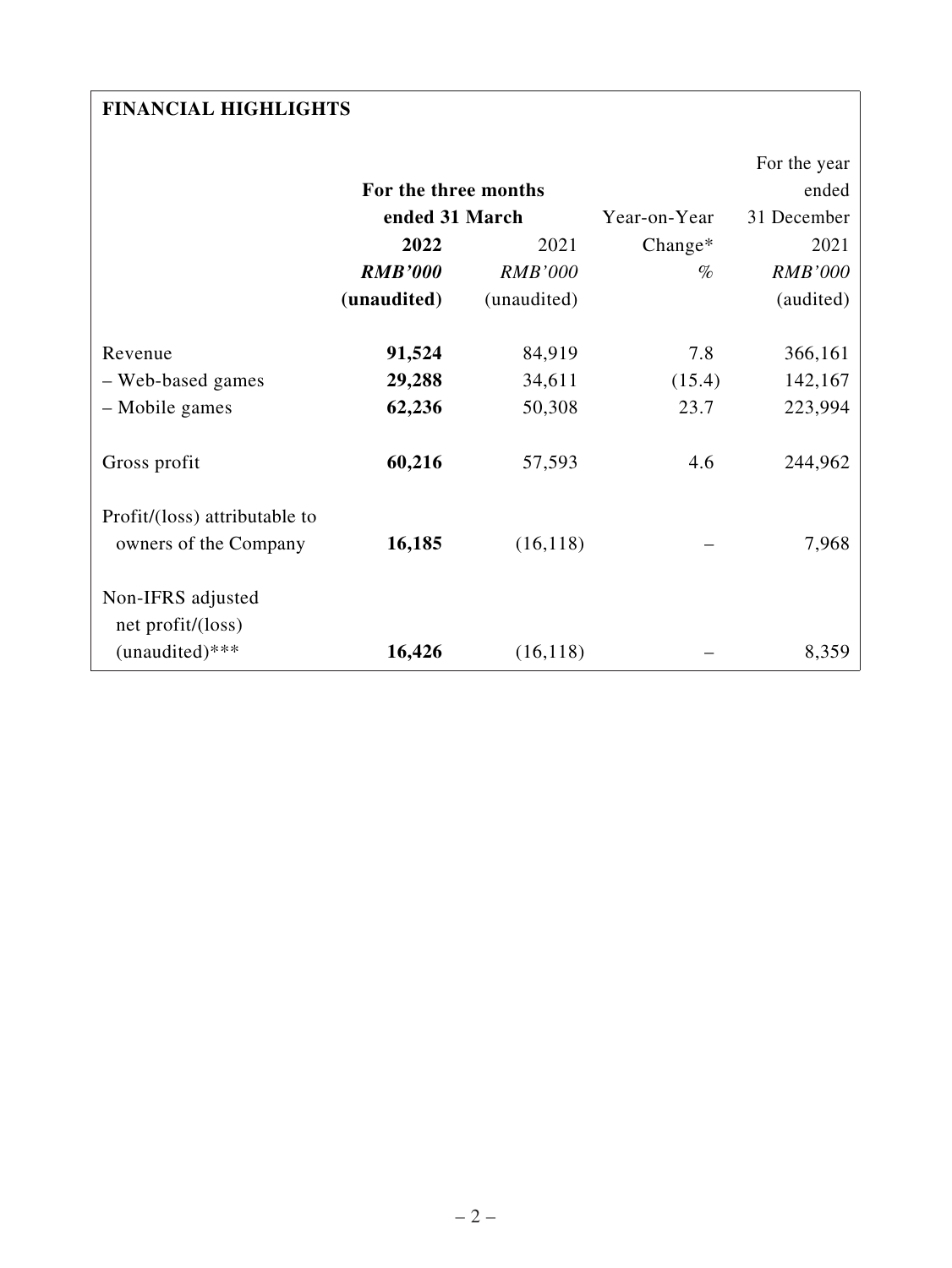# **REVENUE BY GAMES**

|                                                   | For the three months ended<br>31 March | Year-on-Year                          |                   |
|---------------------------------------------------|----------------------------------------|---------------------------------------|-------------------|
|                                                   | 2022<br><b>RMB'000</b><br>(unaudited)  | 2021<br><b>RMB'000</b><br>(unaudited) | $Change*$<br>$\%$ |
| Texas Hold'em Series<br>Other Card and Board***** | 56,791<br>34,733                       | 57,992<br>26,927                      | (2.1)<br>29.0     |
| <b>Total</b>                                      | 91,524                                 | 84,919                                | 7.8               |

# **REVENUE BY LANGUAGE VERSIONS OF GAMES**

|                                       | For the three months ended<br>31 March<br>2022<br><b>RMB'000</b><br>(unaudited) | Year-on-Year<br>$Change*$<br>$\%$ |             |
|---------------------------------------|---------------------------------------------------------------------------------|-----------------------------------|-------------|
| Simplified Chinese<br>Other languages | 6,282<br>85,242                                                                 | 5,507<br>79,412                   | 14.1<br>7.3 |
| <b>Total</b>                          | 91,524                                                                          | 84,919                            | 7.8         |

# **OPERATIONAL HIGHLIGHTS**

|                                  |             | For the three months ended | Year-on-    | Quarter-on- |             |
|----------------------------------|-------------|----------------------------|-------------|-------------|-------------|
|                                  | 31 March    | 31 December                | 31 March    | Year        | Quarter     |
|                                  | 2022        | 2021                       | 2021        | $Change*$   | Change $**$ |
|                                  | (unaudited) | (unaudited)                | (unaudited) | $\%$        | $\%$        |
| Paying Players                   |             |                            |             |             |             |
| (in thousands)                   | 267         | 246                        | 280         | (4.6)       | 8.5         |
| • Web-based games                | 7           | 7                          | 6           | 16.7        |             |
| • Mobile games                   | 260         | 239                        | 274         | (5.1)       | 8.8         |
| Daily Active<br>Users $("DAUs")$ |             |                            |             |             |             |
| $(in thousands)****$             | 1,369       | 1,289                      | 1,498       | (8.6)       | 6.2         |
| • Web-based games                | <b>100</b>  | 88                         | 92          | 8.7         | 13.6        |
| • Mobile games                   | 1,269       | 1,201                      | 1,406       | (9.7)       | 5.7         |
| Monthly Active<br>Users ("MAUs") |             |                            |             |             |             |
| $(in thousands)****$             | 4,385       | 4,006                      | 4,405       | (0.5)       | 9.5         |
| • Web-based games                | 350         | 237                        | 236         | 48.3        | 47.7        |
| • Mobile games                   | 4,035       | 3,769                      | 4,169       | (3.2)       | 7.1         |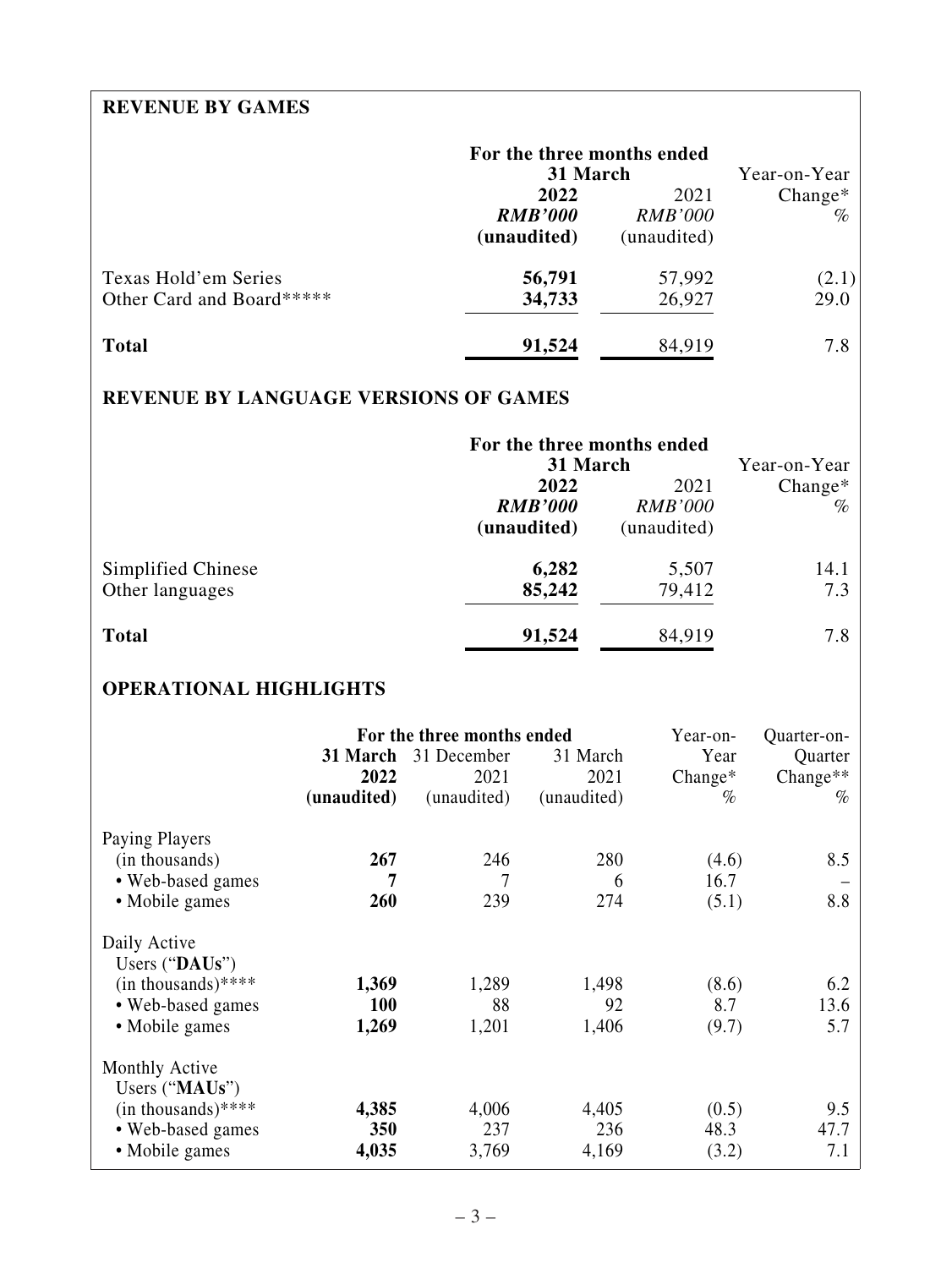| For the three months ended<br>Year-on- |                                                                                                                                                               |             |             |             |         |                        |
|----------------------------------------|---------------------------------------------------------------------------------------------------------------------------------------------------------------|-------------|-------------|-------------|---------|------------------------|
|                                        |                                                                                                                                                               | 31 March    | 31 December | 31 March    | Year    | Quarter-on-<br>Quarter |
|                                        |                                                                                                                                                               | 2022        | 2021        | 2021        | Change* | Change**               |
|                                        |                                                                                                                                                               | (unaudited) | (unaudited) | (unaudited) | $\%$    | $\%$                   |
|                                        | Average Revenue<br>Per Paying User<br>("ARPPU") for Texas<br>Hold'em Series<br>(in RMB)                                                                       |             |             |             |         |                        |
|                                        | • Web-based games                                                                                                                                             | 1,627.1     | 1,810.2     | 2,307.3     | (29.5)  | (10.1)                 |
|                                        | • Mobile games                                                                                                                                                | 176.3       | 142.4       | 129.9       | 35.7    | 23.8                   |
| *                                      | <b>ARPPU</b> for Other Card<br>and Board (in RMB)<br>• Web-based games<br>• Mobile games                                                                      | 0.3<br>55.7 | 0.3<br>55.3 | 0.3<br>41.9 | 32.9    | 0.7                    |
|                                        | Year-on-Year Change % represents a comparison between the current reporting period and the<br>corresponding period last year.                                 |             |             |             |         |                        |
| $***$                                  | Quarter-on-Quarter Change % represents a comparison between the quarter ended 31 March 2022 and<br>the immediately preceding quarter.                         |             |             |             |         |                        |
| ***                                    | Non-IFRS adjusted net profit/(loss) was derived from the net profit/(loss) for the period excluding share-<br>based compensation expenses.                    |             |             |             |         |                        |
| ****                                   | The numbers of DAUs and MAUs shown above are calculated based on the number of active players in<br>the last calendar month of the relevant reporting period. |             |             |             |         |                        |

*\*\*\*\*\* The categories of "Fight the landlord"and "Others" set out in the summary in the previous quarterly results announcements are combined and referred to as "Other Card and Board" above.*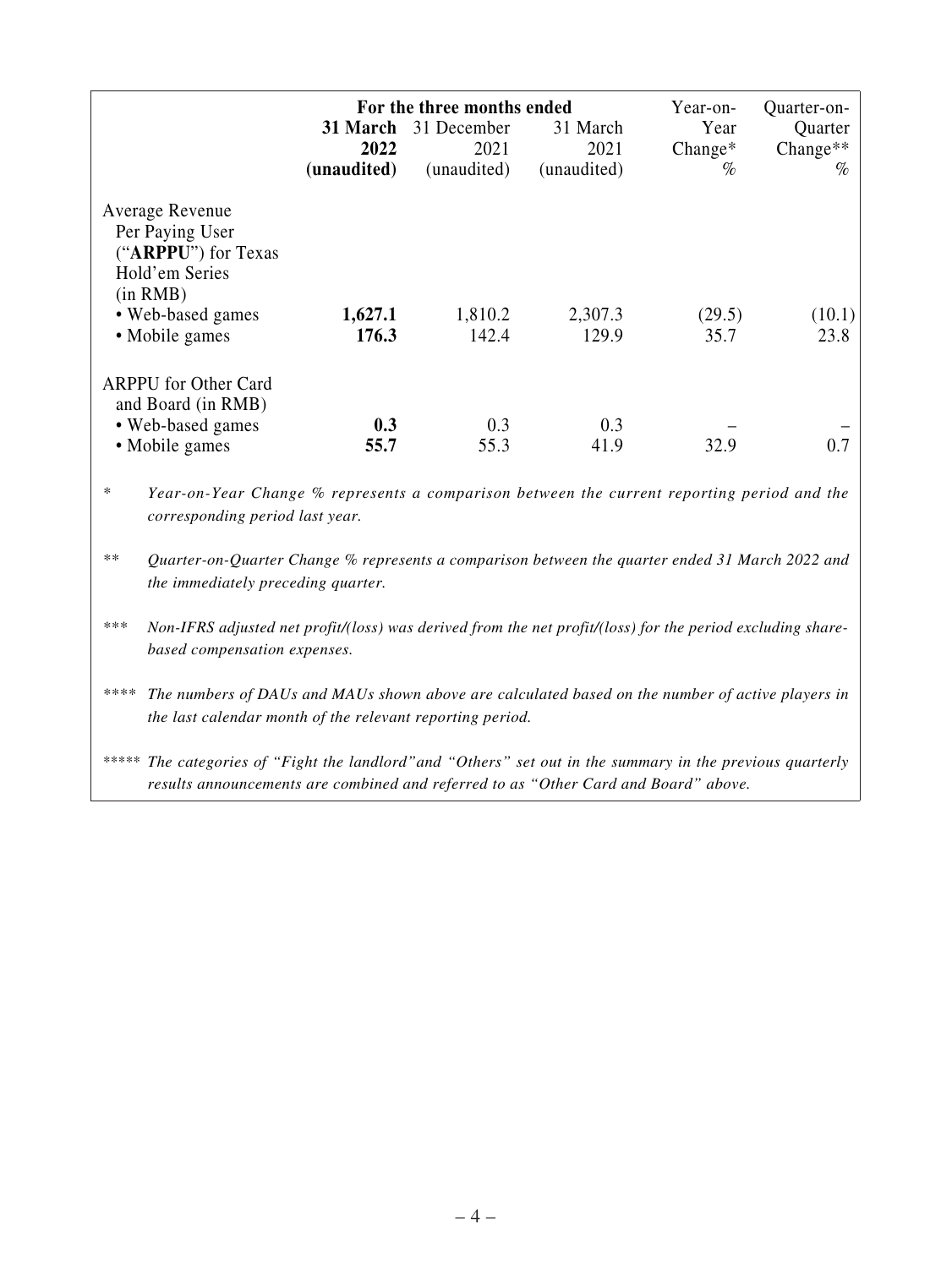## **BUSINESS OVERVIEW AND OUTLOOK**

In terms of financial performance, we recorded a revenue of approximately RMB91.5 million in the first quarter of 2022, representing a year-on-year increase of approximately 7.8% as compared to the first quarter of 2021, and a quarter-on-quarter increase of approximately 4.4% as compared to the fourth quarter of 2021. The increase in revenue was primarily due to the Group's holding of certain online operational activities and continuous optimization of the gaming products and gameplay during the Reporting Period.

In the first quarter of 2022, we recorded an unaudited non-IFRS adjusted net profit of approximately RMB16.4 million, whereas we recorded an unaudited non-IFRS adjusted loss of approximately RMB16.1 million for the same period in 2021. The change in the position of unaudited non-IFRS adjusted net profit in the first quarter of 2022 as compared to the position of unaudited non-IFRS adjusted loss for the same period in 2021, was mainly due to a year-on-year increase in revenue and the smaller extent of the decrease in the fair value of financial assets such as equity investment partnerships as compared to the same period in 2021, excluding the impact of non-operating one-off factors such as a decrease in fair value of financial assets such as equity investment partnerships, the unaudited non-IFRS adjusted net profit in the first quarter of 2022 represented a year-on-year increase of approximately 31.0%, which was mainly due to a year-on-year increase in revenue. The unaudited non-IFRS adjusted net profit in the first quarter of 2022 represented a quarter-on-quarter increase of approximately 21.4% as compared to the fourth quarter of 2021, which was mainly due to a quarter-on-quarter increase in revenue and a quarter-on-quarter decrease in employee compensation and benefits.

In terms of operating data performance, we recorded an increase in the number of paying players and users during the first quarter of 2022 as compared to the fourth quarter of 2021. In particular, the number of paying players increased by approximately 8.5% from approximately 0.2 million in the fourth quarter of 2021 to approximately 0.3 million in the first quarter of 2022. The number of DAUs increased by approximately 6.2% from approximately 1.3 million in the fourth quarter of 2021 to approximately 1.4 million in the first quarter of 2022. The number of MAUs increased by approximately 9.5% from approximately 4.0 million in the fourth quarter of 2021 to approximately 4.4 million in the first quarter of 2022. The ARPPU grew in both mobile versions of Texas Hold'em and other card and board games.

The Company will continue to intensify in-depth market research, enrich and innovate the contents and rules of the games, and explore the domestic and overseas operational models for card and board games on an ongoing basis, while striving to improve the players' gaming experience, further refine our products and diversify our operation to improve the game quality in an all-round way and make every effort to build our brand for online and offline competition series. On top of consolidating our existing market, more efforts will be made to further expand our overseas market as well as other card and board games business. The Company will strictly comply with various laws and regulations of the People's Republic of China (the "**PRC**") and develop high-quality intellective and competitive games and competition products. We will continue the journey to forge a century-old brand for card and board games.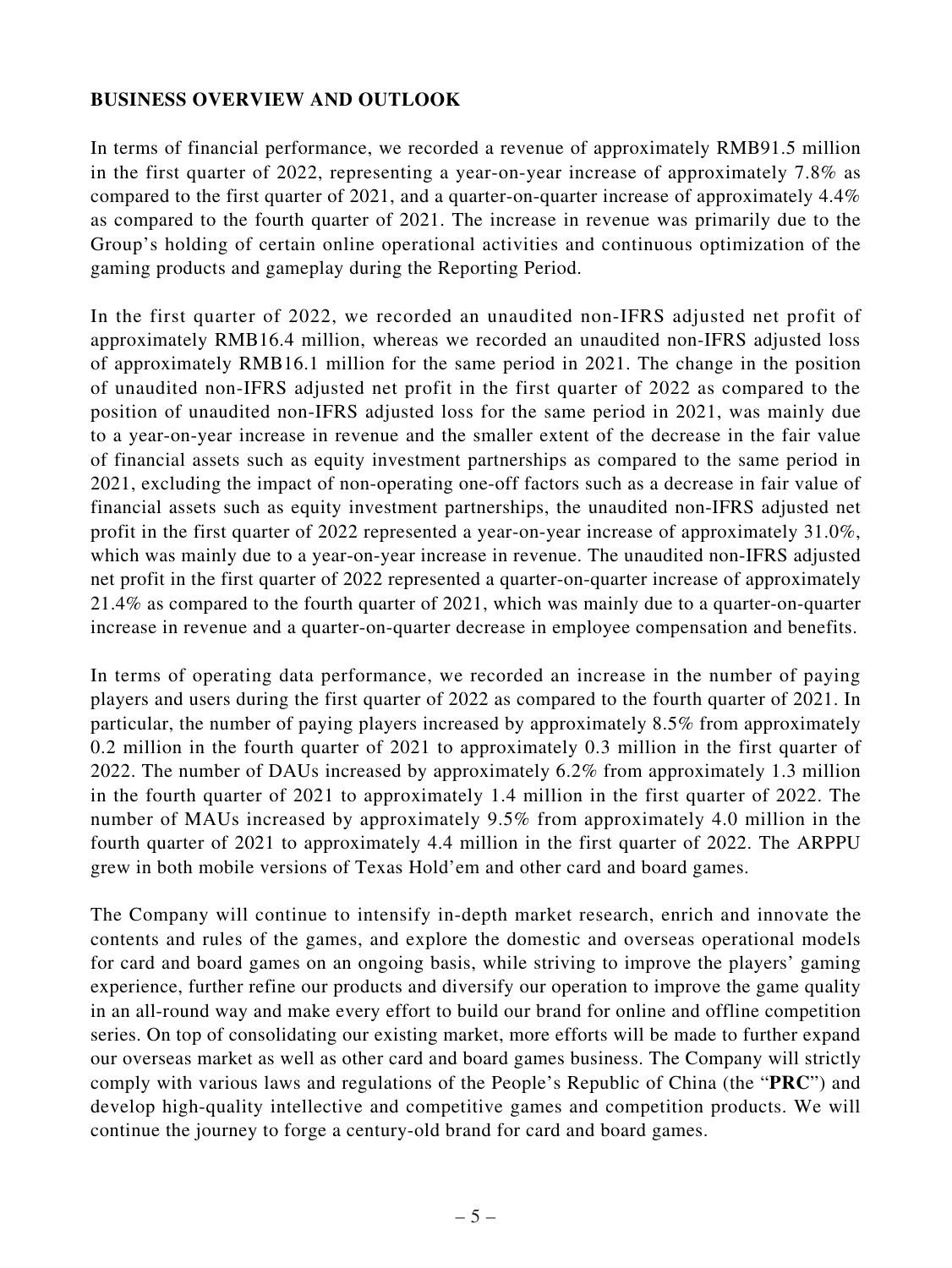# **MANAGEMENT DISCUSSION AND ANALYSIS**

## **Revenue**

Our revenue for the three months ended 31 March 2022 amounted to approximately RMB91.5 million, representing an increase of approximately 7.8% from approximately RMB84.9 million recorded in the same period in 2021. The year-on-year increase was primarily due to the Group's holding of certain online operational activities during the Reporting Period, and continuous optimization of its gaming products and gameplay. For the three months ended 31 March 2022, revenue generated from our mobile games and web-based games accounted for approximately 68.0% and 32.0% of our total revenue, respectively, as compared with approximately 59.2% and 40.8%, respectively, for the three months ended 31 March 2021.

## **Cost of revenue**

Our cost of revenue for the three months ended 31 March 2022 amounted to approximately RMB31.3 million, representing a year-on-year increase of approximately 14.6% from approximately RMB27.3 million recorded for the same period in 2021. The year-on-year increase was primarily due to the increase in revenue and commission fees paid to our payment collection channels attributable to the increase in the average rate of commission.

## **Gross profit and gross profit margin**

As a result of the foregoing, our gross profit for the three months ended 31 March 2022 amounted to approximately RMB60.2 million, representing a year-on-year increase of 4.6% from approximately RMB57.6 million recorded for the same period in 2021.

For the three months ended 31 March 2022 and the same period in 2021, our gross profit margin were approximately 65.8% and 67.8%, respectively.

## **Selling and marketing expenses**

For the three months ended 31 March 2022, our selling and marketing expenses amounted to approximately RMB8.9 million, representing a year-on-year increase of 9.8% from approximately RMB8.1 million recorded for the same period in 2021. The year-on-year increase was mainly attributable to the slight increase in advertising and promotional activities expenses.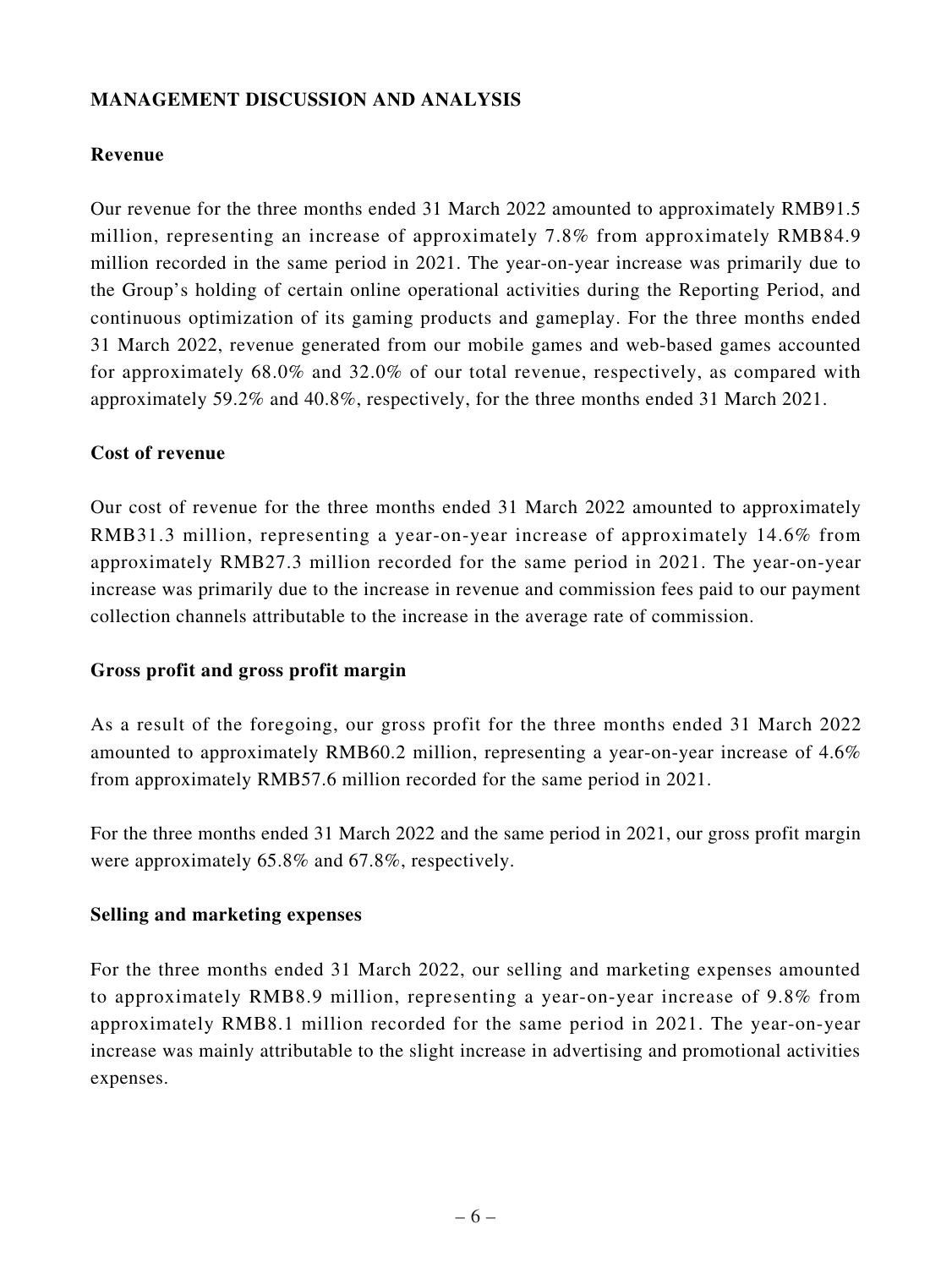## **Administrative expenses**

For the three months ended 31 March 2022, our administrative expenses amounted to approximately RMB22.6 million, representing a year-on-year increase of 3.9% from approximately RMB21.7 million recorded for the same period in 2021. The year-on-year increase was mainly attributable to the slight increase in employee compensation and welfare expenses.

## **Other losses – net**

For the three months ended 31 March 2022, we recorded other losses, net of approximately RMB12.3 million, compared to other losses, net of approximately RMB41.3 million recorded for the same period in 2021. The reduction in other losses, net for the three months ended 31 March 2022 as compared to same period in 2021 is due to the reduction in loss in fair value on investment at fair value through profit or loss. The other losses, net primarily consisted of fair value changes on non-quoted investments in equity investment partnerships and certain wealth management products we purchased included in investments at fair value through profit or loss, net foreign exchange gain/(loss), dividend income and government subsidies.

## **Finance income – net**

For the three months ended 31 March 2022, our net finance income was approximately RMB5.4 million compared to approximately RMB4.8 million recorded for the same period of 2021. The change was primarily due to a slight increase in interest income compared to the same period in 2021.

## **Share of result of associates**

We held investments in five associates, namely Shenzhen Fanhou Technology Co., Ltd.\* (深 圳市飯後科技有限公司), Shenzhen HuifuWorld Network Technology Co., Ltd.\* (深圳市滙 富天下網絡科技有限公司), Shenzhen Easething Technology Co., Ltd.\* (深圳市易新科技有 限公司), Shenzhen Jisiwei Intelligent Technology Co., Ltd.\* (深圳市極思維智能科技有限 公司) and Shanghai Allin Network Technology Co., Ltd.\* (上海傲英網絡科技有限公司) and its subsidiaries as at 31 March 2022 (31 December 2021: five associates), all of which were online game or internet technology companies. We recorded a share of losses of associates of approximately RMB0.2 million for the three months ended 31 March 2022, compared to a share of losses of associates of approximately RMB0.7 million recorded for the same period in 2021.

<sup>\*</sup> *For identification purpose only*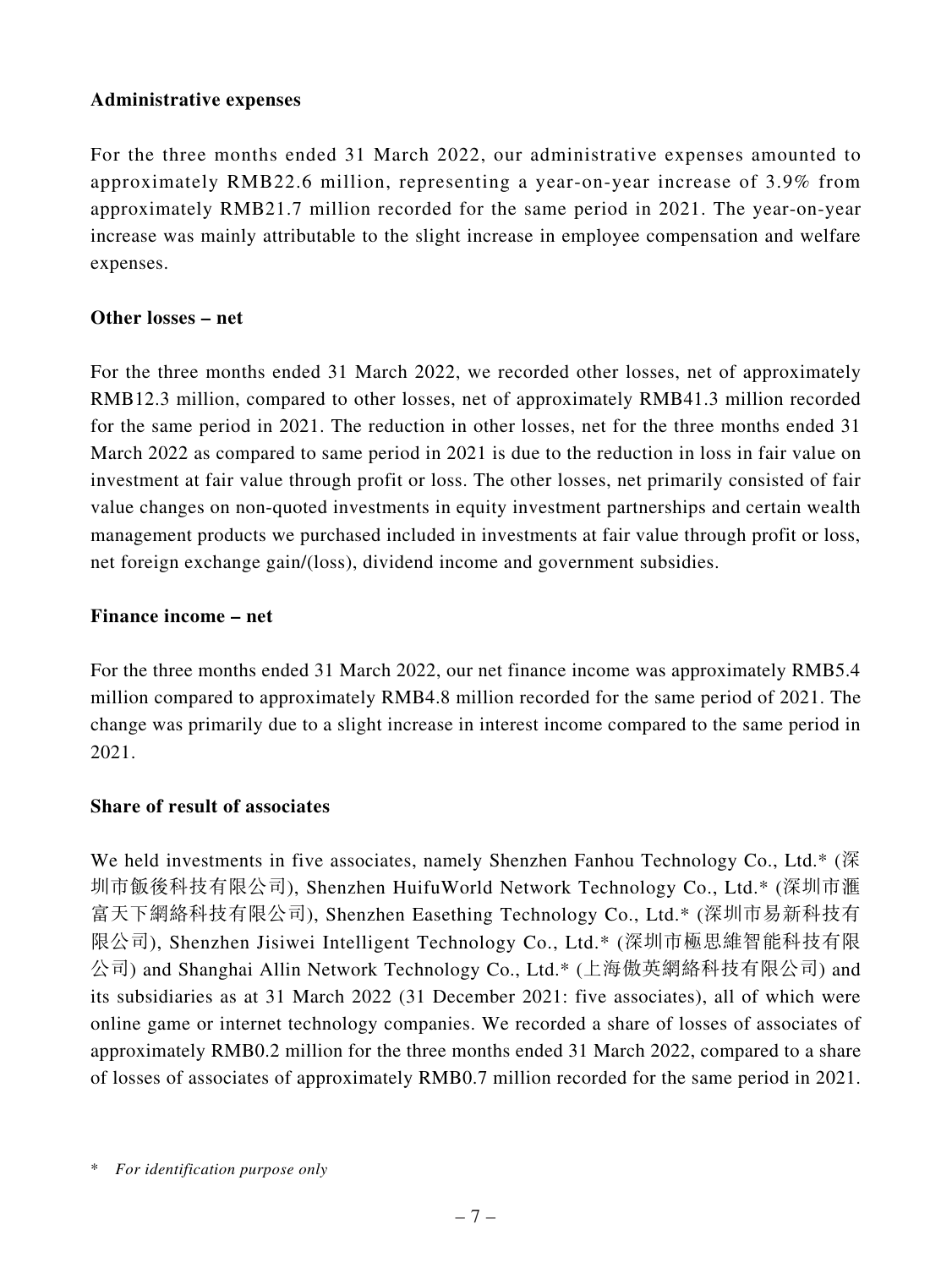## **Income tax expense**

For the three months ended 31 March 2022, our income tax expense was approximately RMB5.4 million, whereas we recorded income tax expense of approximately RMB6.6 million for the same period in 2021.

## **Profit/(loss) attributable to owners of the Company**

As a result of the foregoing, we recorded a profit attributable to owners of the Company of approximately RMB16.2 million for the three months ended 31 March 2022, whereas we recorded a loss attributable to owners of the Company of approximately RMB16.1 million for the same period in 2021.

## **Non-International Financial Reporting Standards ("Non-IFRS") adjusted net profit/(loss)**

To supplement our consolidated financial statements which are presented in accordance with IFRS, we also use unaudited non-IFRS adjusted net profit/(loss) as an additional financial measure to evaluate our financial performance by eliminating the impact of items that we do not consider indicative of the performance of our business. The term "adjusted net profit/(loss)" is not defined under IFRS. Other companies in the industry which the Group operates in may calculate such non-IFRS items differently from the Group. The use of adjusted net profit/(loss) has material limitations as an analytical tool, as adjusted net profit/(loss) does not include all items that impact our profit/loss for the reporting period and should not be considered in isolation or as a substitute for the analysis of the Group's results as reported under IFRS.

Our unaudited non-IFRS adjusted net profit for the three months ended 31 March 2022 was approximately RMB16.4 million was derived from our unaudited profit for the same period excluding share-based compensation expenses of approximately RMB0.2 million included in administrative expenses, as compared to our unaudited non-IFRS adjusted net loss for the three months ended 31 March 2021 of approximately RMB16.1 million.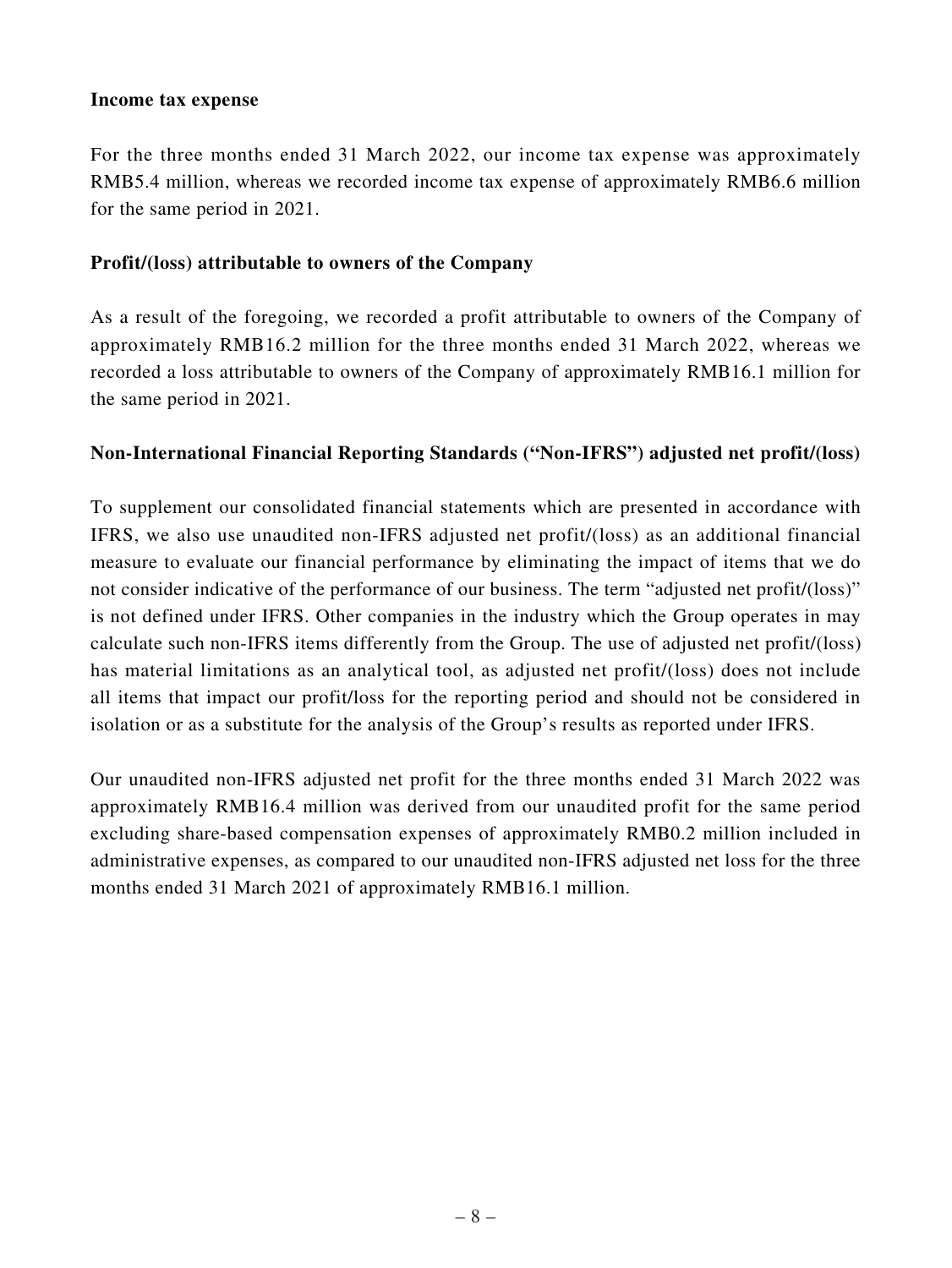## **Cash and cash equivalents**

As at 31 March 2022, we had cash and cash equivalents of approximately RMB305.8 million (31 December 2021: approximately RMB248.3 million), which primarily consisted of cash at bank and in hand and short-term bank deposits, which were mainly denominated in Renminbi (as to  $19.8\%$ ), USD (as to  $42.4\%$ ) and other currencies (as to  $37.8\%$ ). We currently do not hedge transactions undertaken in foreign currencies. Due to our persistent efforts in managing our exposure to foreign currencies through constant monitoring to limit as much as possible the amount of foreign currencies held by us, fluctuations in currency exchange rates do not have any material adverse impact on our financial results.

As at 31 March 2022, the total amount of the net proceeds from our initial public offering had been fully utilised.

## **Equity investments at fair value through other comprehensive income**

We accounted for equity investments at fair values through other comprehensive income at their respective fair values. As at 31 March 2022, the fair value of our listed and unlisted investments classified as equity investments at fair values through other comprehensive income amounted to approximately RMB20.9 million (31 December 2021: approximately RMB27.6 million). These equity investments at fair value through other comprehensive income mainly consisted of both listed and unlisted equity securities, which are mainly represented by our equity investments in Xiaomi Corporation (Hong Kong Stock Exchange: 1810) and Qudian Inc. (New York Stock Exchange: QD).

We consider that, none of the other listed and unlisted investments classified as equity investments at fair value through other comprehensive income in our investment portfolio is a significant investment as none of such investments have a carrying amount that accounts for more than 5.0% of our total assets as at 31 March 2022.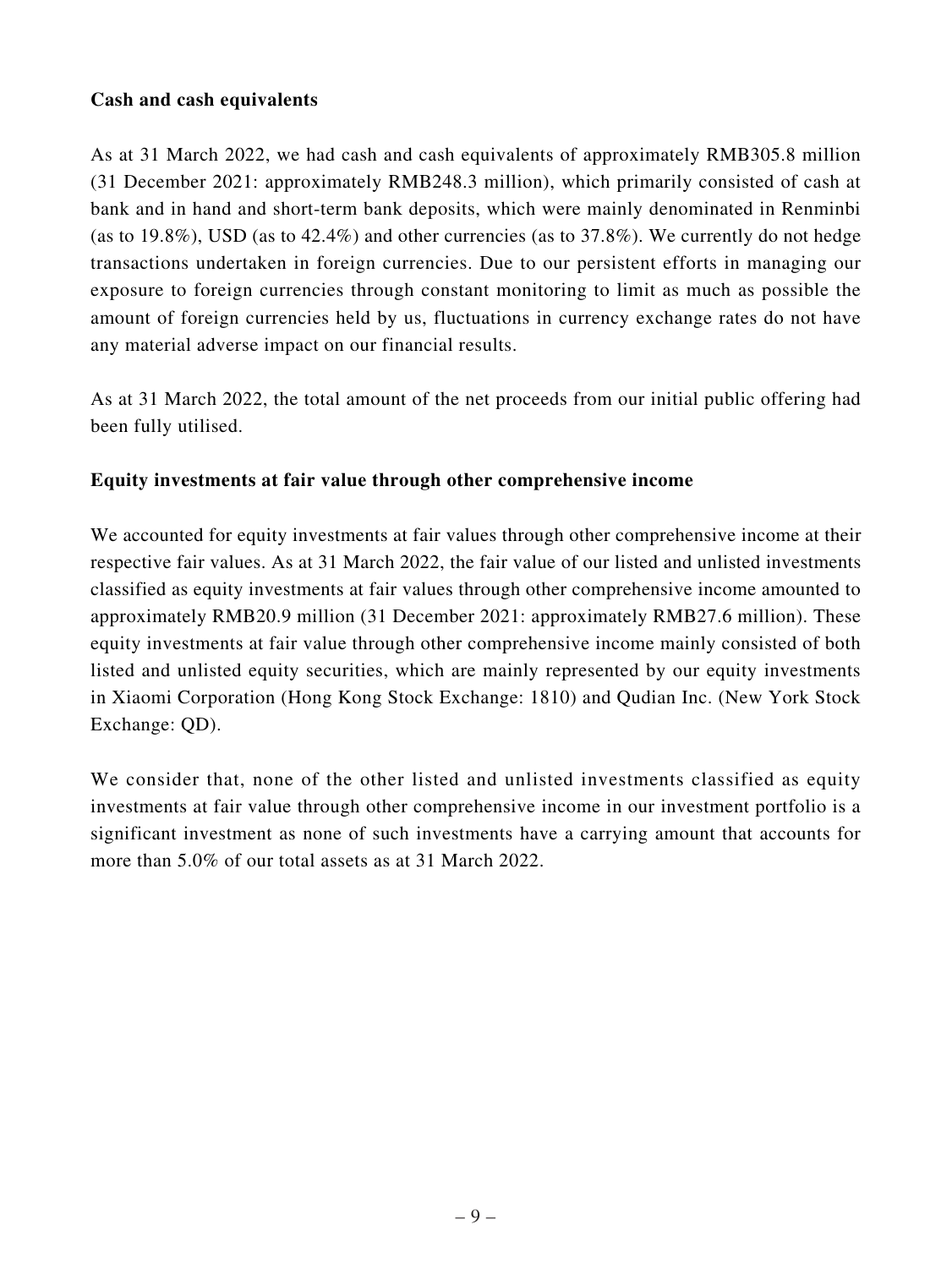## **Investments at fair value through profit or loss**

As at 31 March 2022, we also recorded investments at fair value through profit or loss of approximately RMB427.1 million (31 December 2021: approximately RMB454.5 million), which consisted of non-quoted investments in asset management plans, equity investment partnerships and wealth management products. As at 31 March 2022, the fair values of the investments in asset management plans were determined by an independent professional valuer engaged by the Company using discount cash flows model; the fair values of the investments in equity investment partnerships were determined by an independent professional valuer engaged by the Company using market approach and discount cash flows model; and the fair values of investments in wealth management products, which have no initial terms, were determined based on the estimated rate of return of investments. For the three months ended 31 March 2022, we recorded fair value losses on investments at fair value through profit or loss of approximately RMB16.1 million (fair value losses for the three months ended 31 March 2021: approximately RMB39.9 million).

The investments in wealth management products under investments at fair value through profit or loss were made in line with our treasury and investment policies, after taking into account, among others, the level of risk, return on investment, liquidity and the term to maturity. Generally, the Company has in the past selected wealth management products that are principal guaranteed and relatively low risk products. Prior to making an investment, the Company had also ensured that there remains sufficient working capital for the Company's business needs even after the investments in wealth management products. During the three months ended 31 March 2022, each of the investments made by the Company does not constitute a notifiable transaction or a connected transaction of the Company under the Listing Rules. As agreed with the financial institutions, the underlying investment portfolio of the wealth management products of the Company were primarily represented by inter-bank loan market instruments and exchange traded fixed-income financial instruments, such as inter-bank loans, government bonds, central bank bills and similar products, which were highly liquid with a relatively short term of maturity, and which were considered to be akin to placing deposits with banks whilst enabling the Group to earn an attractive rate of return.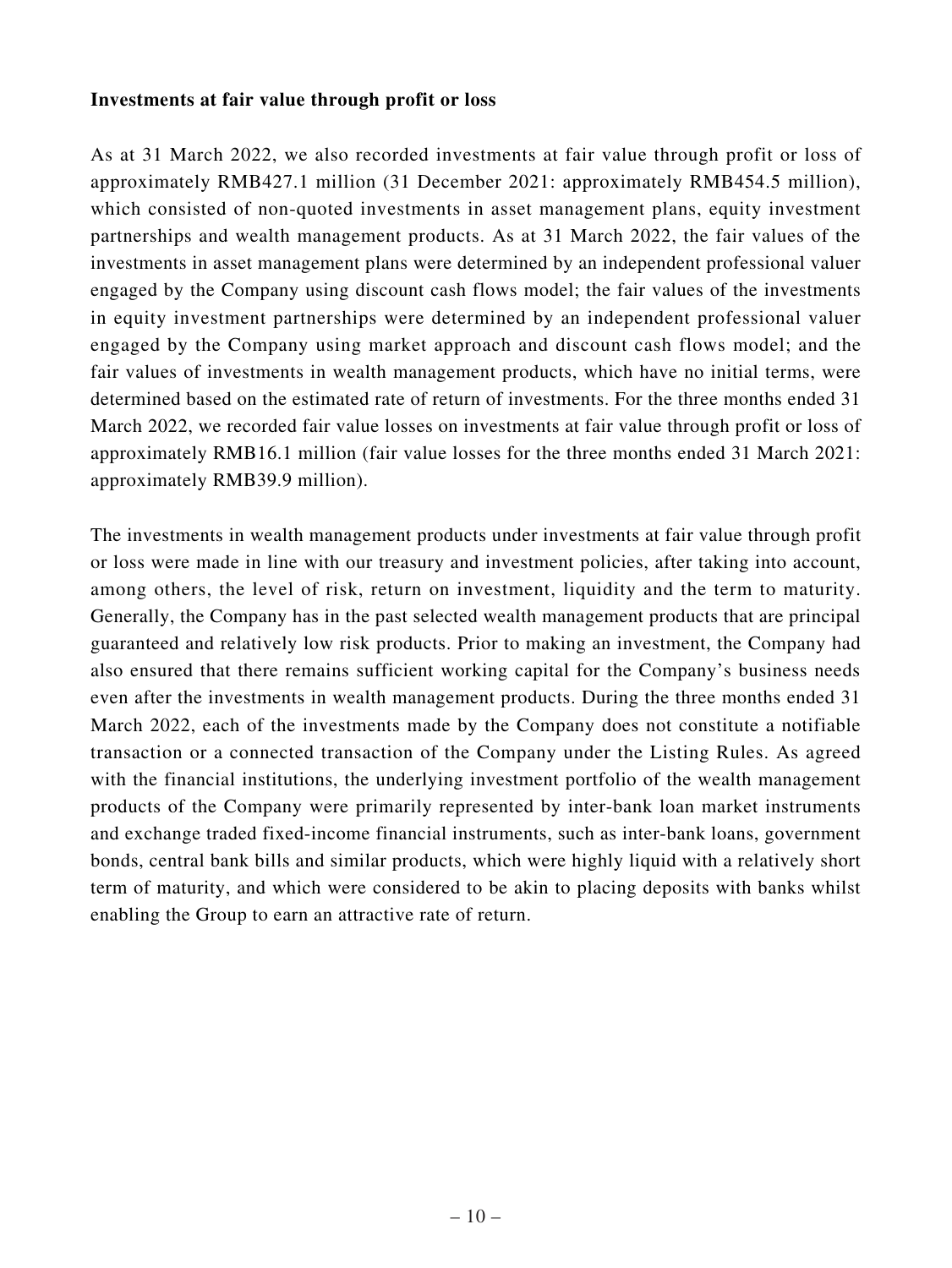On 28 December 2016, the Group, through Shenzhen Dong Fang Bo Ya Technology Co., Limited\* (深圳市東方博雅科技有限公司), established a limited partnership namely Jiaxing Boyaa ChunLei Equity Investments Limited Partnership Enterprise\* (嘉興博雅春雷股權投 資合夥企業(有限合夥)) ("**Jiaxing Boyaa**") with Shanghai Tailai Tianji Asset Management Co., Limited\* (上海泰來天濟資產管理有限公司). During the three months ended 31 March 2022, the Group's accumulated contribution of RMB300.0 million represented 99.0% of the total capital contribution of Jiaxing Boyaa. The fair value of the investment in Jiaxing Boyaa as at 31 March 2022 was approximately RMB17.3 million. Jiaxing Boyaa was established for carrying out equity investments, venture capital investments and investments in securities, subject to certain investment restrictions. We will continue to closely monitor the performance of Jiaxing Boyaa on an on-going basis.

On 25 October 2018, the Group, through Boyaa On-line Game Development (Shenzhen) Co., Ltd\* (博 雅 網 絡 遊 戲 開 發(深 圳)有 限 公 司), had subscribed for one RMB wealth management product issued by Industrial and Commercial Bank of China at the amount of RMB200.0 million (the "**Wealth Management Product**"). As at 31 March 2022, the fair value of the Wealth Management Product was approximately RMB224.0 million. The Wealth Management Product was assessed by the Company as very low-risk product. The Board considered that the Wealth Management Product would provide a good short-term investment opportunity for the Group and enhance the funds utilisation efficiency and bring extra investment returns. As at 31 March 2022, the bank accounts which holds the Wealth Management Product had been frozen. For details as to the circumstance leading to the freezing of the accounts, please refer to Note 21 under the section headed "Notes to the Condensed Consolidated Financial Statements" of this announcement and the announcements of the Company dated 1 September 2019, 13 December 2019, 3 January 2020, 6 January 2020, 9 November 2020, 3 September 2021, 30 November 2021, 24 March 2022 and 29 March 2022 respectively.

We consider that, save for our subscription of the above Wealth Management Product, no other single investment that was designated as investments at fair value through profit or loss in our investment portfolio is a significant investment as none of such investments has a carrying amount that accounts for more than 5.0% of our total assets as at 31 March 2022.

<sup>\*</sup> *For identification purpose only*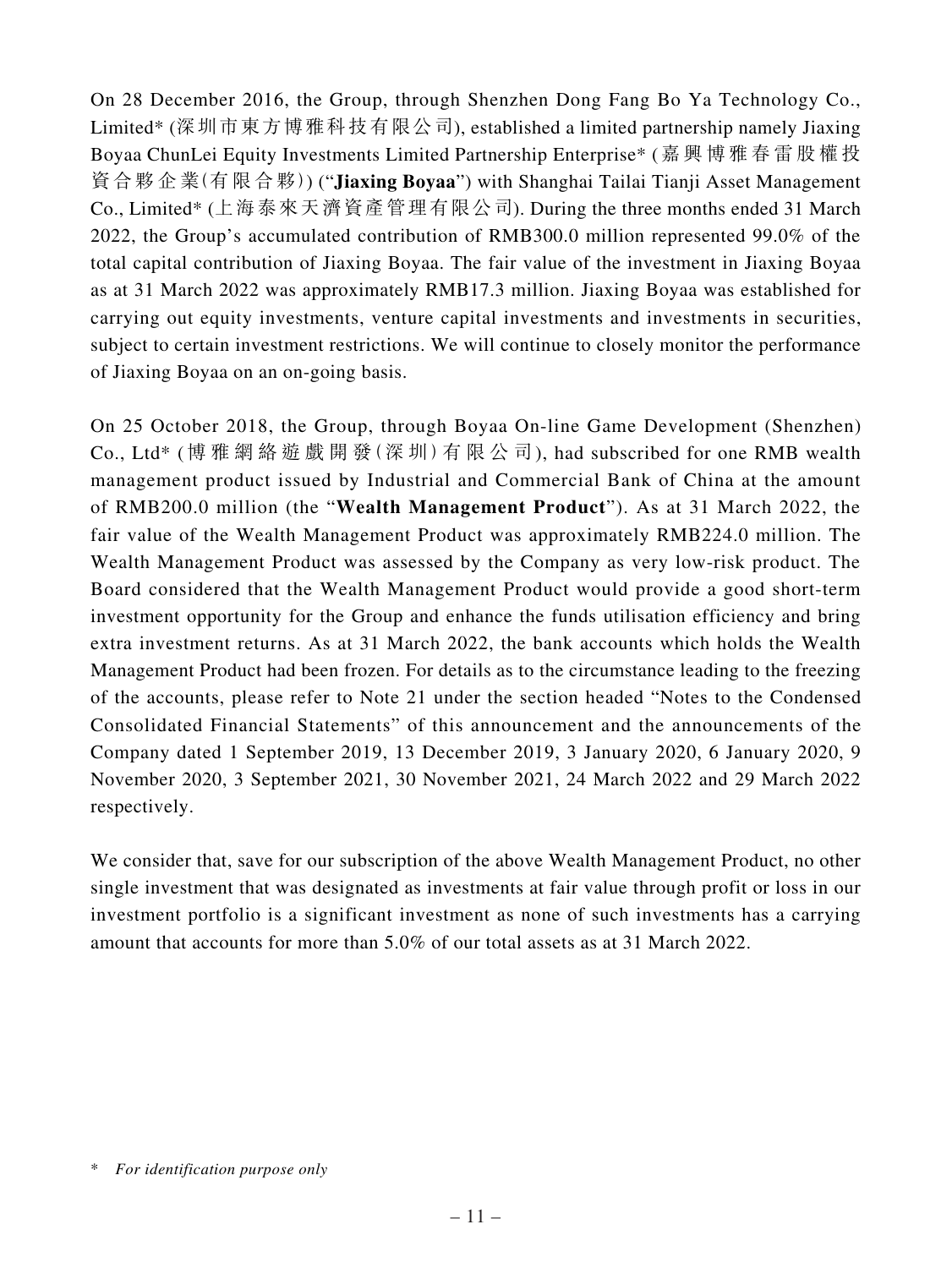## **Borrowings**

During the three months ended 31 March 2022, we did not have any short-term or long-term bank borrowings and we had no outstanding, utilised or unutilised banking facilities.

## **Capital expenditures**

For the three months ended 31 March 2022, our total capital expenditures amounted to approximately RMB0.7 million (for the three months ended 31 March 2021: approximately RMB9.2 million). The capital expenditure mainly included purchasing equipment and leasehold improvements, which was funded by using our cash flows generated from our operations.

## **Commitment**

As at 31 March 2022, the Group did not have any significant commitments.

## **Contingent liabilities and guarantees**

As at 31 March 2022, the Group did not have any significant unrecorded contingent liabilities, guarantees or any litigation against us.

## **Pledge/charge of the Group's assets**

As at 31 March 2022, none of the Group's assets was pledged or charged.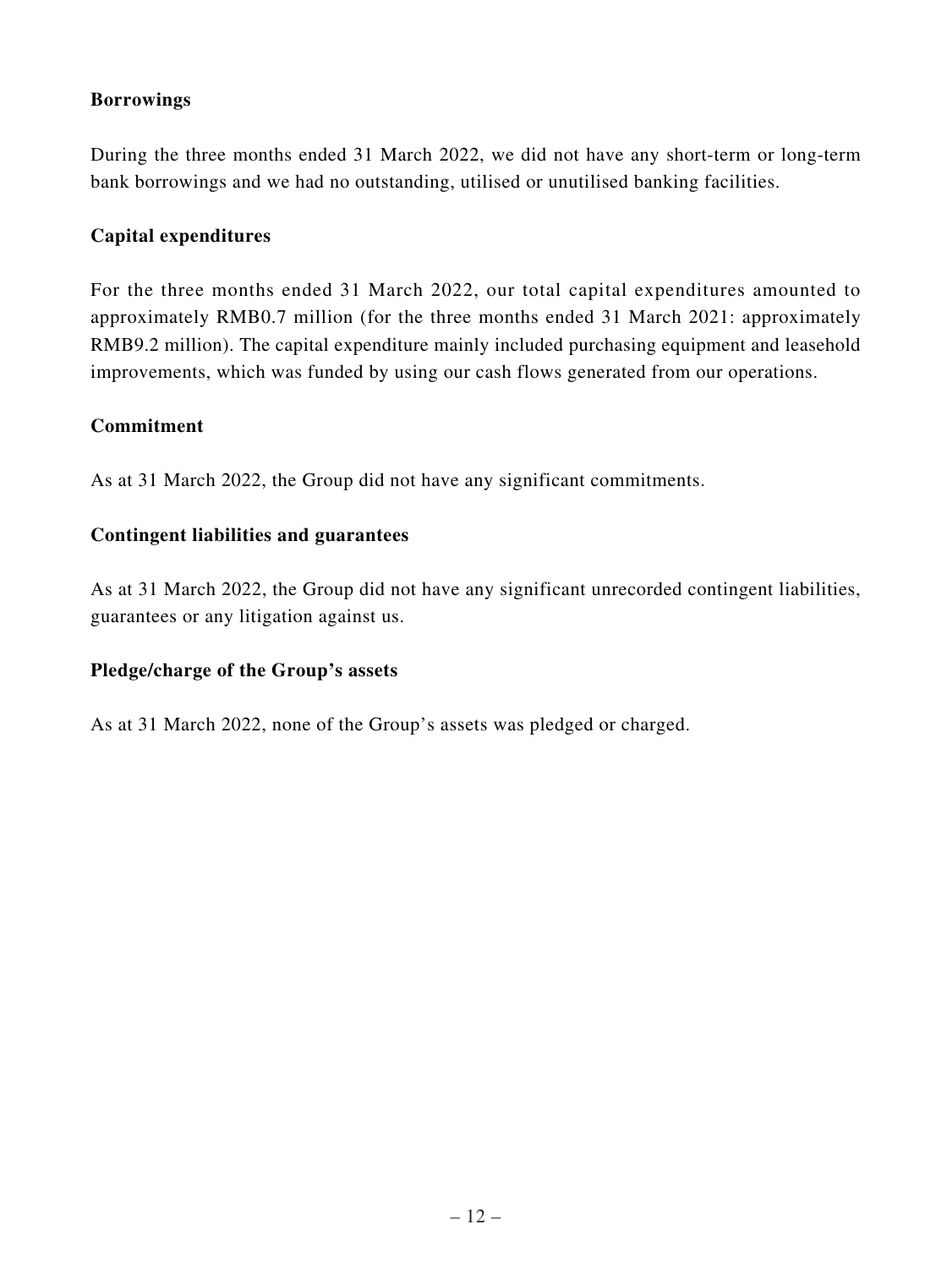# **FINANCIAL INFORMATION**

# **CONDENSED CONSOLIDATED STATEMENT OF PROFIT OR LOSS AND OTHER COMPREHENSIVE INCOME**

*FOR THE THREE MONTHS ENDED 31 MARCH 2022*

|                                              |                | Three months ended |                |
|----------------------------------------------|----------------|--------------------|----------------|
|                                              |                | 31 March           |                |
|                                              |                | 2022               | 2021           |
|                                              | <b>Notes</b>   | <b>RMB'000</b>     | <b>RMB'000</b> |
|                                              |                | (unaudited)        | (unaudited)    |
| <b>Revenue</b>                               | $\overline{4}$ | 91,524             | 84,919         |
| Cost of revenue                              |                | (31,308)           | (27, 326)      |
| <b>Gross profit</b>                          |                | 60,216             | 57,593         |
| Other losses, net                            | 5              | (12,307)           | (41, 343)      |
| Selling and marketing expenses               |                | (8,935)            | (8, 135)       |
| Administrative expenses                      |                | (22, 589)          | (21, 749)      |
| <b>Operating profit/(loss)</b>               |                | 16,385             | (13, 634)      |
| Finance income                               | 6              | 5,421              | 4,898          |
| Finance costs                                | $\overline{7}$ | (37)               | (74)           |
| Share of losses of associates                |                | (207)              | (692)          |
| Profit/(loss) before income tax              |                | 21,562             | (9,502)        |
| Income tax expense                           | 8              | (5,377)            | (6,616)        |
| Profit/(loss) for the period attributable to |                |                    |                |
| owners of the Company                        | 9              | 16,185             | (16, 118)      |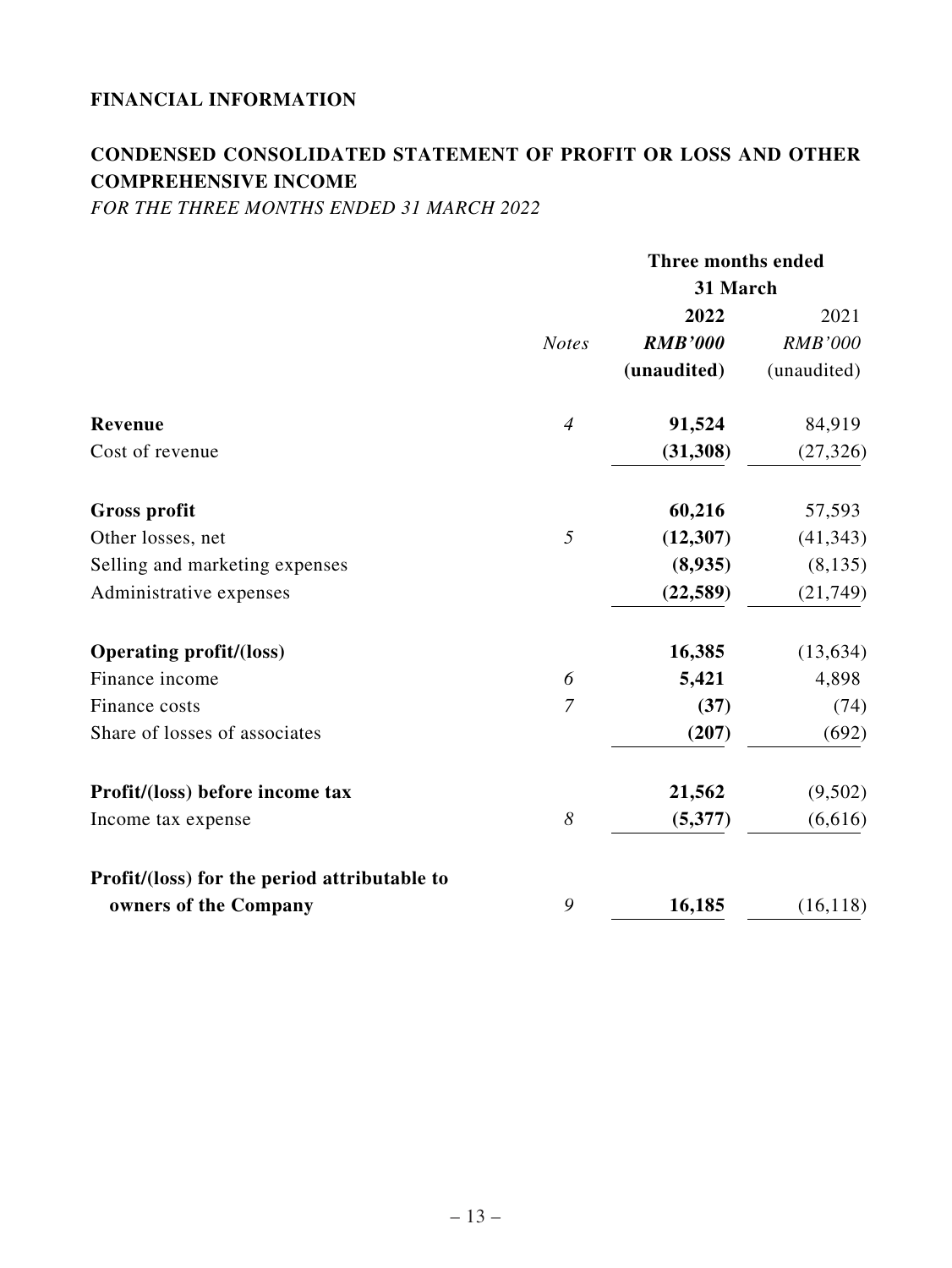# **CONDENSED CONSOLIDATED STATEMENT OF PROFIT OR LOSS AND OTHER COMPREHENSIVE INCOME (CONTINUED)**

*FOR THE THREE MONTHS ENDED 31 MARCH 2022*

|                                                        |              | Three months ended |                |
|--------------------------------------------------------|--------------|--------------------|----------------|
|                                                        |              | 31 March           |                |
|                                                        |              | 2022               | 2021           |
|                                                        | <b>Notes</b> | <b>RMB'000</b>     | <b>RMB'000</b> |
|                                                        |              | (unaudited)        | (unaudited)    |
| Other comprehensive expenses:                          |              |                    |                |
| Items that will not be reclassified to profit or loss: |              |                    |                |
| Changes in fair value of equity investments at fair    |              |                    |                |
| value through other comprehensive income               |              | (7, 971)           | (5,217)        |
| Exchange differences on translation                    |              | (529)              | 367            |
| Item that may be reclassified to profit or loss:       |              |                    |                |
| Exchange differences on translating foreign operations |              | (4,312)            | 1,566          |
| Other comprehensive expenses for the                   |              |                    |                |
| period, net of tax                                     |              | (12, 812)          | (3,284)        |
| Total comprehensive income/(expenses) for the          |              |                    |                |
| period attributable to owners of the Company           |              | 3,373              | (19, 402)      |
| Earnings/(loss) per share (RMB cents)                  | 11           |                    |                |
| - Basic                                                |              | 2.46               | (2.45)         |
| - Diluted                                              |              | 2.46               | (2.45)         |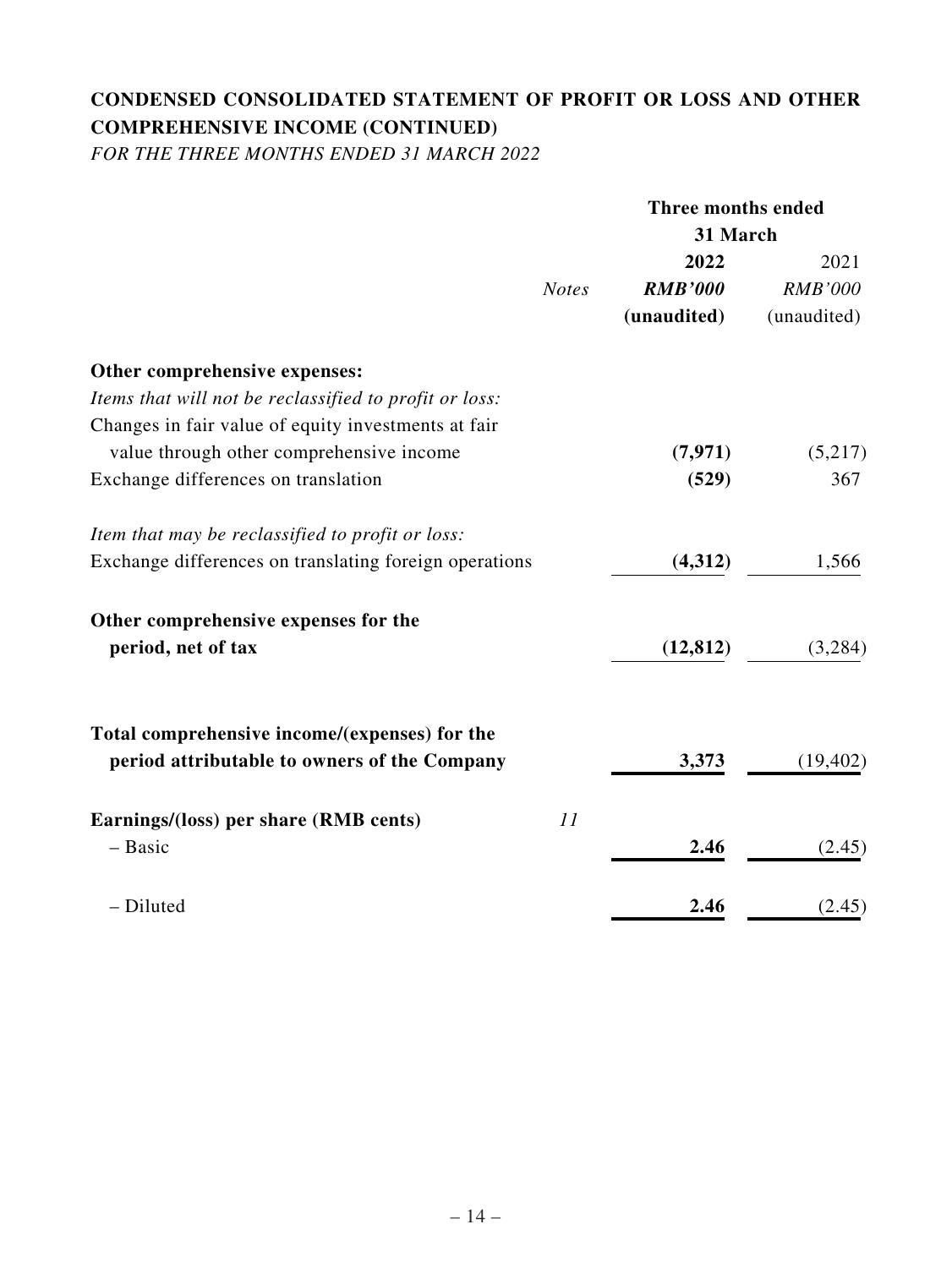# **CONDENSED CONSOLIDATED STATEMENT OF FINANCIAL POSITION** *AT 31 MARCH 2022*

|                                                  | <b>Notes</b> | 31 March<br>2022<br><b>RMB'000</b><br>(unaudited) | 31 December<br>2021<br><b>RMB'000</b><br>(audited) |
|--------------------------------------------------|--------------|---------------------------------------------------|----------------------------------------------------|
| <b>ASSETS</b>                                    |              |                                                   |                                                    |
| <b>Non-current assets</b>                        |              |                                                   |                                                    |
| Property, plant and equipment                    | 12           | 35,478                                            | 38,180                                             |
| Right-of-use assets                              | 12           | 19,700                                            | 962                                                |
| Investments in associates                        |              | 4,197                                             | 4,404                                              |
| Equity investments at fair value through other   |              |                                                   |                                                    |
| comprehensive income                             | 13           | 20,868                                            | 27,629                                             |
| Investments at fair value through profit or loss | 14           | 339,442                                           | 356,044                                            |
| Prepayments, deposits and other receivables      |              | 16,619                                            | 17,594                                             |
| Deferred tax assets                              |              | 3,092                                             | 4,646                                              |
| Term deposits                                    |              | 30,000                                            |                                                    |
| Restricted bank deposit                          | 16           | 435,428                                           | 434,143                                            |
|                                                  |              | 904,824                                           | 883,602                                            |
| <b>Current assets</b>                            |              |                                                   |                                                    |
| Trade receivables                                | 15           | 27,433                                            | 21,849                                             |
| Prepayments, deposits and other receivables      |              | 33,683                                            | 36,396                                             |
| Investments at fair value through profit or loss | 14           | 87,700                                            | 98,500                                             |
| Term deposits                                    |              | 961,383                                           | 1,014,996                                          |
| Bank and cash balances                           |              | 305,835                                           | 248,307                                            |
|                                                  |              | 1,416,034                                         | 1,420,048                                          |
| <b>Total assets</b>                              |              | 2,320,858                                         | 2,303,650                                          |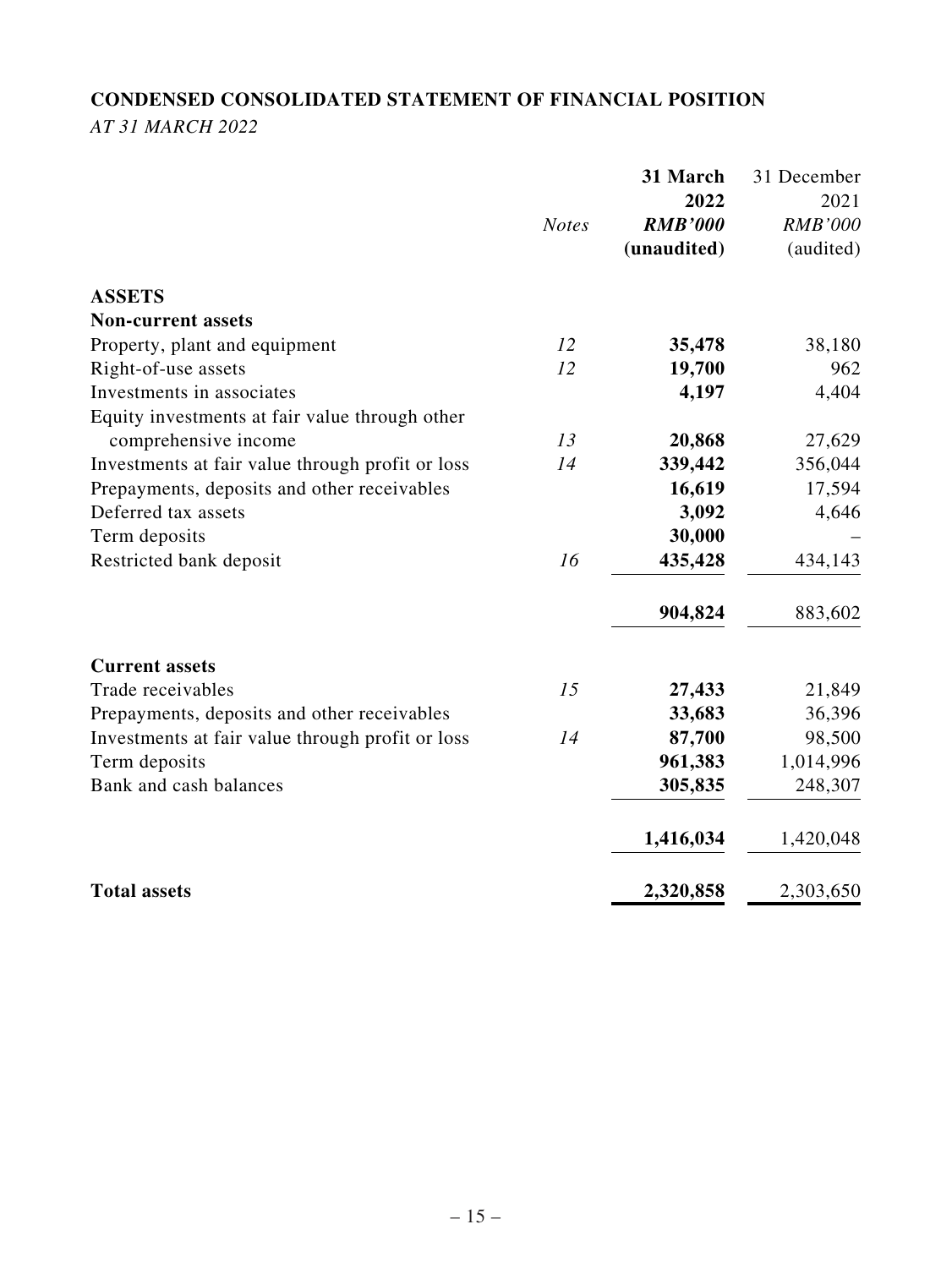# **CONDENSED CONSOLIDATED STATEMENT OF FINANCIAL POSITION (CONTINUED)** *AT 31 MARCH 2022*

|                                              | <b>Notes</b> | 31 March<br>2022<br><b>RMB'000</b><br>(unaudited) | 31 December<br>2021<br><b>RMB'000</b><br>(audited) |
|----------------------------------------------|--------------|---------------------------------------------------|----------------------------------------------------|
| <b>EQUITY AND LIABILITIES</b>                |              |                                                   |                                                    |
| <b>Equity</b>                                |              |                                                   |                                                    |
| Share capital                                | 18           | 232                                               | 232                                                |
| Reserves                                     |              | 2,021,352                                         | 2,017,738                                          |
| <b>Total equity</b>                          |              | 2,021,584                                         | 2,017,970                                          |
| <b>Liabilities</b>                           |              |                                                   |                                                    |
| <b>Non-current liabilities</b>               |              |                                                   |                                                    |
| Lease liabilities                            |              | 15,898                                            |                                                    |
| Deferred tax liabilities                     |              | 4,626                                             | 4,588                                              |
|                                              |              | 20,524                                            | 4,588                                              |
| <b>Current liabilities</b>                   |              |                                                   |                                                    |
| Trade payables                               | 17           | 986                                               | 1,051                                              |
| Accruals and other payables                  |              | 70,335                                            | 75,777                                             |
| <b>Contract liabilities</b>                  |              | 10,842                                            | 11,845                                             |
| Lease liabilities                            |              | 3,636                                             | 860                                                |
| Current tax liabilities                      |              | 192,951                                           | 191,559                                            |
|                                              |              | 278,750                                           | 281,092                                            |
| <b>Total liabilities</b>                     |              | 299,274                                           | 285,680                                            |
| <b>Total equity and liabilities</b>          |              | 2,320,858                                         | 2,303,650                                          |
| Net current assets                           |              | 1,137,284                                         | 1,138,956                                          |
| <b>Total assets less current liabilities</b> |              | 2,042,108                                         | 2,022,558                                          |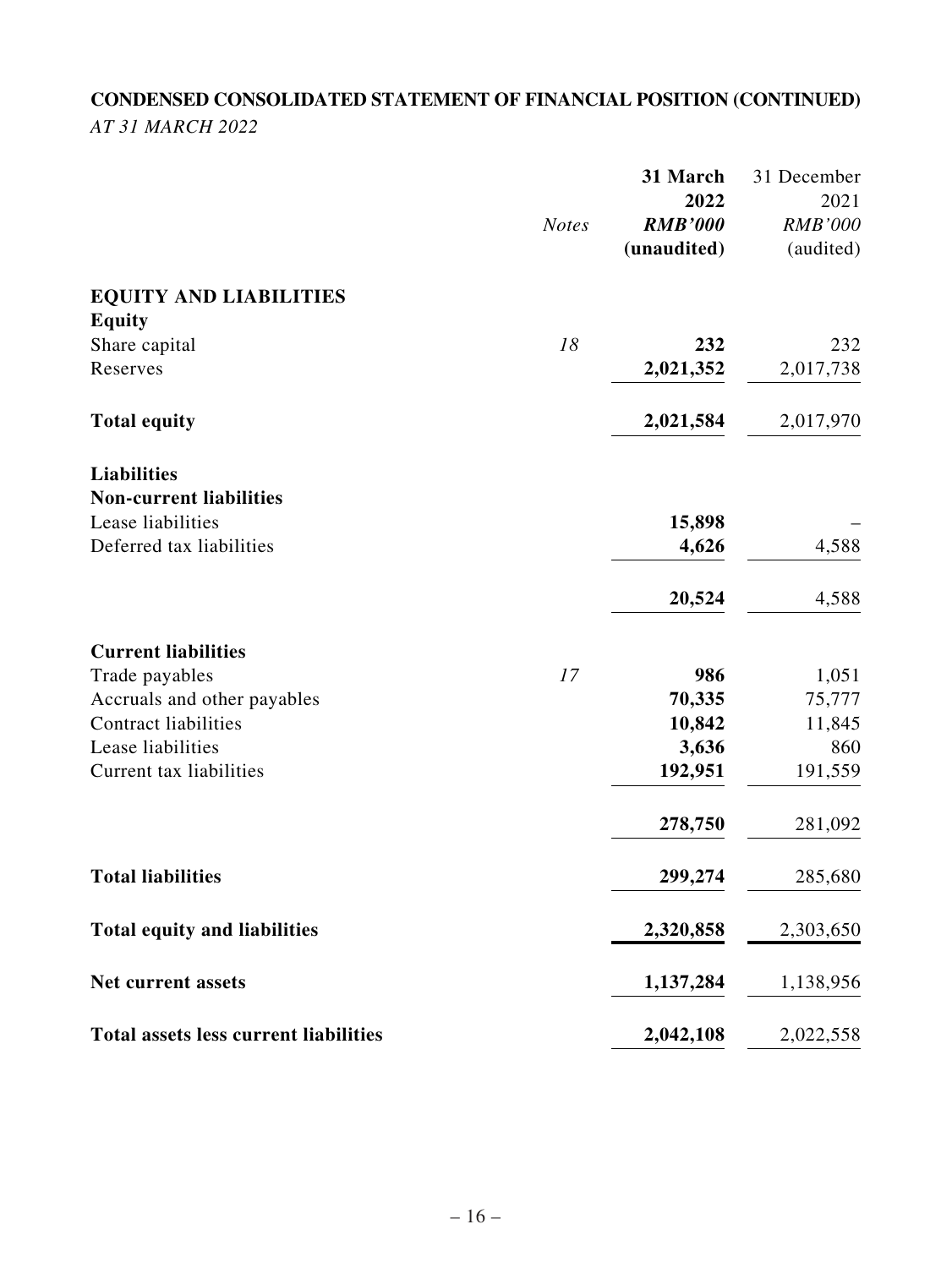# **CONDENSED CONSOLIDATED STATEMENT OF CHANGES IN EQUITY** *FOR THE THREE MONTHS ENDED 31 MARCH 2022*

|                                                                                  |                                       |                                    |                                                       |                               |                                                          | (Unaudited)                            |                                               |                                    |                                |                         |
|----------------------------------------------------------------------------------|---------------------------------------|------------------------------------|-------------------------------------------------------|-------------------------------|----------------------------------------------------------|----------------------------------------|-----------------------------------------------|------------------------------------|--------------------------------|-------------------------|
|                                                                                  | Attributable to owners of the Company |                                    |                                                       |                               |                                                          |                                        |                                               |                                    |                                |                         |
|                                                                                  | <b>Share</b><br>capital<br>RMB'000    | <b>Share</b><br>premium<br>RMB'000 | <b>Shares</b><br>held<br>for RSU<br>scheme<br>RMB'000 | Capital<br>reserve<br>RMB'000 | Foreign<br>currency<br>translation<br>reserve<br>RMB'000 | <b>Statutory</b><br>reserve<br>RMB'000 | Share-based<br>payments<br>reserve<br>RMB'000 | <b>Other</b><br>reserve<br>RMB'000 | Retained<br>profits<br>RMB'000 | <b>Total</b><br>RMB'000 |
| At 1 January 2021                                                                | 232                                   | 373,294                            | (14)                                                  | 2,000                         | (1,295)                                                  | 33,990                                 | 79,791                                        | (235,000)                          | 1,793,818                      | 2,046,816               |
| Total comprehensive income/<br>(expenses) for the period<br>Share-based payments |                                       |                                    |                                                       |                               | 1,933                                                    |                                        |                                               | (5,217)                            | (16, 118)                      | (19, 402)               |
| - lapse of share options and RSUs                                                |                                       | 308                                |                                                       |                               |                                                          |                                        | (308)                                         |                                    |                                |                         |
| Changes in equity for the period                                                 |                                       | 308                                |                                                       |                               | 1,933                                                    |                                        | (308)                                         | (5,217)                            | (16, 118)                      | (19, 402)               |
| At 31 March 2021                                                                 | 232                                   | 373,602                            | (14)                                                  | 2,000                         | 638                                                      | 33,990                                 | 79,483                                        | (240, 217)                         | 1,777,700                      | 2,027,414               |
| At 1 January 2022                                                                | 232                                   | 373,099                            | (14)                                                  | 2,000                         | (13, 431)                                                | 33,990                                 | 79,955                                        | (259, 647)                         | 1,801,786                      | 2,017,970               |
| Total comprehensive (expenses)/<br>income for the period<br>Share-based payments |                                       |                                    |                                                       |                               | (4, 841)                                                 |                                        |                                               | (7,971)                            | 16,185                         | 3,373                   |
| - value of employee services                                                     |                                       |                                    |                                                       |                               |                                                          |                                        | 241                                           |                                    |                                | 241                     |
| Changes in equity for the period                                                 |                                       |                                    |                                                       |                               | (4, 841)                                                 |                                        | 241                                           | (7,971)                            | 16,185                         | 3,614                   |
| At 31 March 2022                                                                 | 232                                   | 373,099                            | (14)                                                  | 2,000                         | (18,272)                                                 | 33,990                                 | 80,196                                        | (267, 618)                         | 1,817,971                      | 2,021,584               |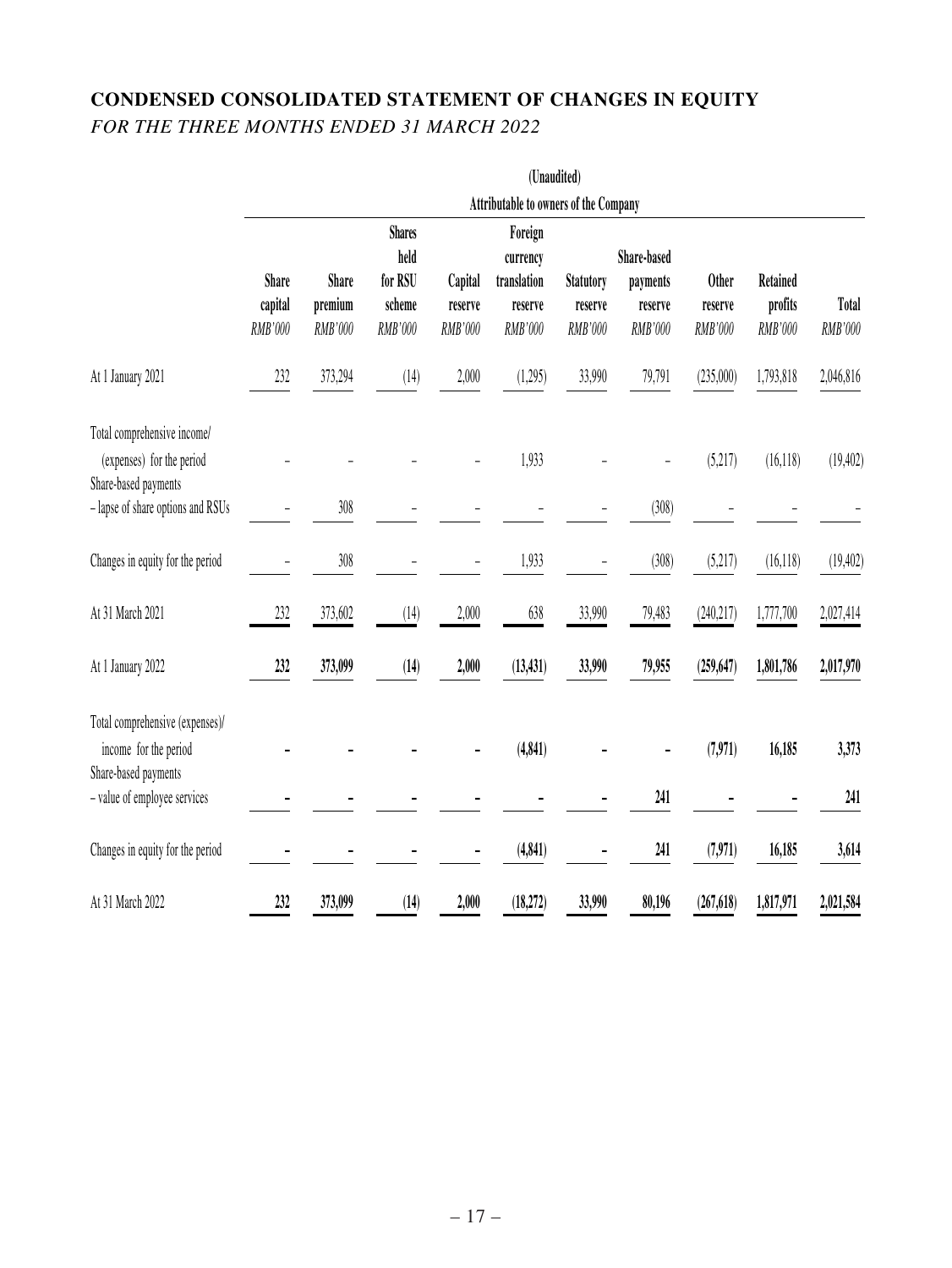# **CONDENSED CONSOLIDATED STATEMENT OF CASH FLOWS**

*FOR THE THREE MONTHS ENDED 31 MARCH 2022*

|                                                                 | Three months ended<br>31 March |                        |
|-----------------------------------------------------------------|--------------------------------|------------------------|
|                                                                 | 2022<br><b>RMB'000</b>         | 2021<br><b>RMB'000</b> |
|                                                                 | (unaudited)                    | (unaudited)            |
| Cash flows from operating activities                            |                                |                        |
| Cash generated from operating activities                        | 22,584                         | 31,314                 |
| Income tax paid                                                 | (2,127)                        | (2,655)                |
| Lease interests paid                                            | (19)                           | (74)                   |
| Net cash generated from operating activities                    | 20,438                         | 28,585                 |
| <b>Cash flows from investing activities</b>                     |                                |                        |
| Placement of term deposits with original maturities             |                                |                        |
| over three months                                               | (370,969)                      | (360, 768)             |
| Proceeds from maturity of term deposits with                    |                                |                        |
| original maturities over three months                           | 392,065                        | 393,173                |
| Interest received                                               | 3,784                          | 3,324                  |
| Dividends from investments at fair value through profit or loss | 4,107                          |                        |
| Purchases of investments at fair value through profit or loss   |                                | (55,000)               |
| Proceeds from settlements of investments at fair value          |                                |                        |
| through profit or loss                                          | 10,972                         | 58,625                 |
| Purchases of property, plant and equipment                      | (674)                          | (9,210)                |
| Proceeds from disposals of property, plant and equipment        |                                | 84                     |
| Net cash generated from investing activities                    | 39,285                         | 30,228                 |
| <b>Cash flows from financing activities</b>                     |                                |                        |
| Repayment of lease liabilities                                  | (1,063)                        | (902)                  |
| Net cash used in financing activities                           | (1,063)                        | (902)                  |
| Net increase in cash and cash equivalents                       | 58,660                         | 57,911                 |
| Effect of foreign exchange rate changes                         | (1,132)                        | 2,928                  |
| Cash and cash equivalents at beginning of the period            | 248,307                        | 389,108                |
| Cash and cash equivalents at end of the period                  | 305,835                        | 449,947                |
| Analysis of cash and cash equivalents                           |                                |                        |
| Bank and cash balances                                          | 305,835                        | 449,947                |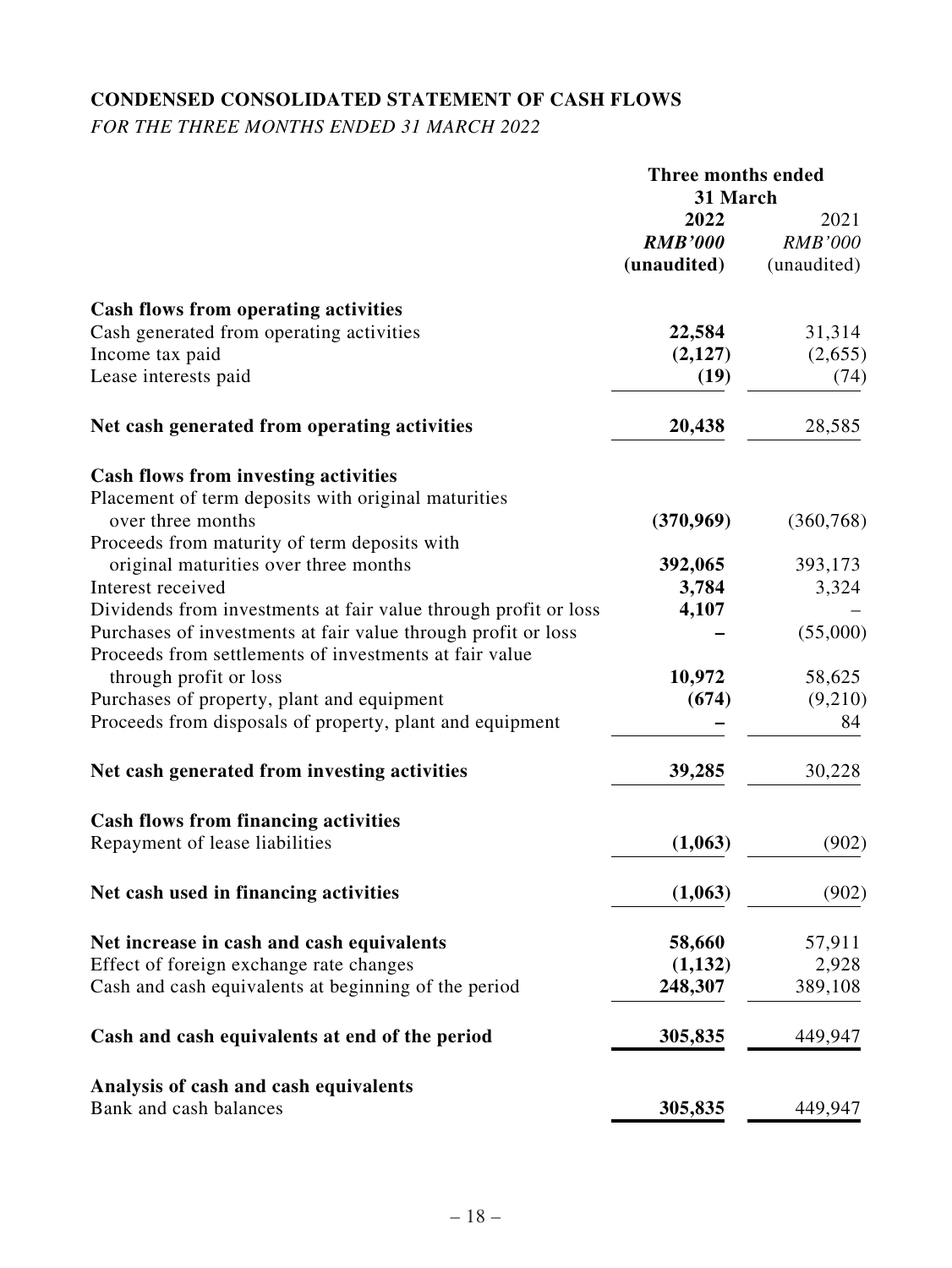# **NOTES TO THE CONDENSED CONSOLIDATED FINANCIAL STATEMENTS** *FOR THE THREE MONTHS ENDED 31 MARCH 2022*

### **1. GENERAL INFORMATION**

Boyaa Interactive International Limited (the "**Company**") was incorporated in the Cayman Islands. The address of its registered office is PO Box 309, Ugland House, Grand Cayman, KY1-1104, Cayman Islands. The address of its principal place of business in Hong Kong is 14/F., Golden Centre, 188 Des Voeux Road Central, Hong Kong. The address of its headquarters is 8/F, Block E1, International E Town, TCL Industry Park, 1001 Zhong Shan Yuan Road, Nanshan District, Shenzhen, the People's Republic of China (the"**PRC**"). The Company's shares are listed on the Main Board of The Stock Exchange of Hong Kong Limited (the "**Stock Exchange**").

The condensed consolidated financial statements are presented in Renminbi (the "**RMB**"), which is the Company's presentation currency and the functional currency of the principal operating subsidiaries of the Group.

The Company acts as an investment holding company. The principal activities of the Group are the development and operation of online games and provision of advisory services.

### **2. BASIS OF PREPARATION**

These condensed consolidated financial statements have been prepared in accordance with International Accounting Standard 34 "Interim Financial Reporting" issued by the International Accounting Standards Board ("**IASB**") and the applicable disclosures required by the Rules Governing the Listing of Securities on the Stock Exchange (the "**Listing Rules**").

These condensed consolidated financial statements should be read in conjunction with the 2021 annual financial statements. The accounting policies and methods of computation used in the preparation of these condensed consolidated financial statements are consistent with those used in the annual financial statements for the year ended 31 December 2021.

### **3. ADOPTION OF NEW AND REVISED INTERNATIONAL FINANCIAL REPORTING STANDARDS**

In the current period, the Company and its subsidiaries (collectively referred as the "**Group**") has adopted all the new and revised International Financial Reporting Standards ("**IFRSs**") issued by the IASB that are relevant to its operations and effective for its accounting year beginning on 1 January 2022. IFRSs comprise International Financial Reporting Standards; International Accounting Standards; and Interpretations. The adoption of these new and revised IFRSs did not result in significant changes to the Group's accounting policies, presentation of the Group's consolidated financial statements and amounts reported for the current period and prior years.

The Group has not applied the new and revised IFRSs that have been issued but are not yet effective. The Group has already commenced an assessment of the impact of these new and revised IFRSs but is not yet in a position to state whether these new and revised IFRSs would have a material impact on its results of operations and financial position.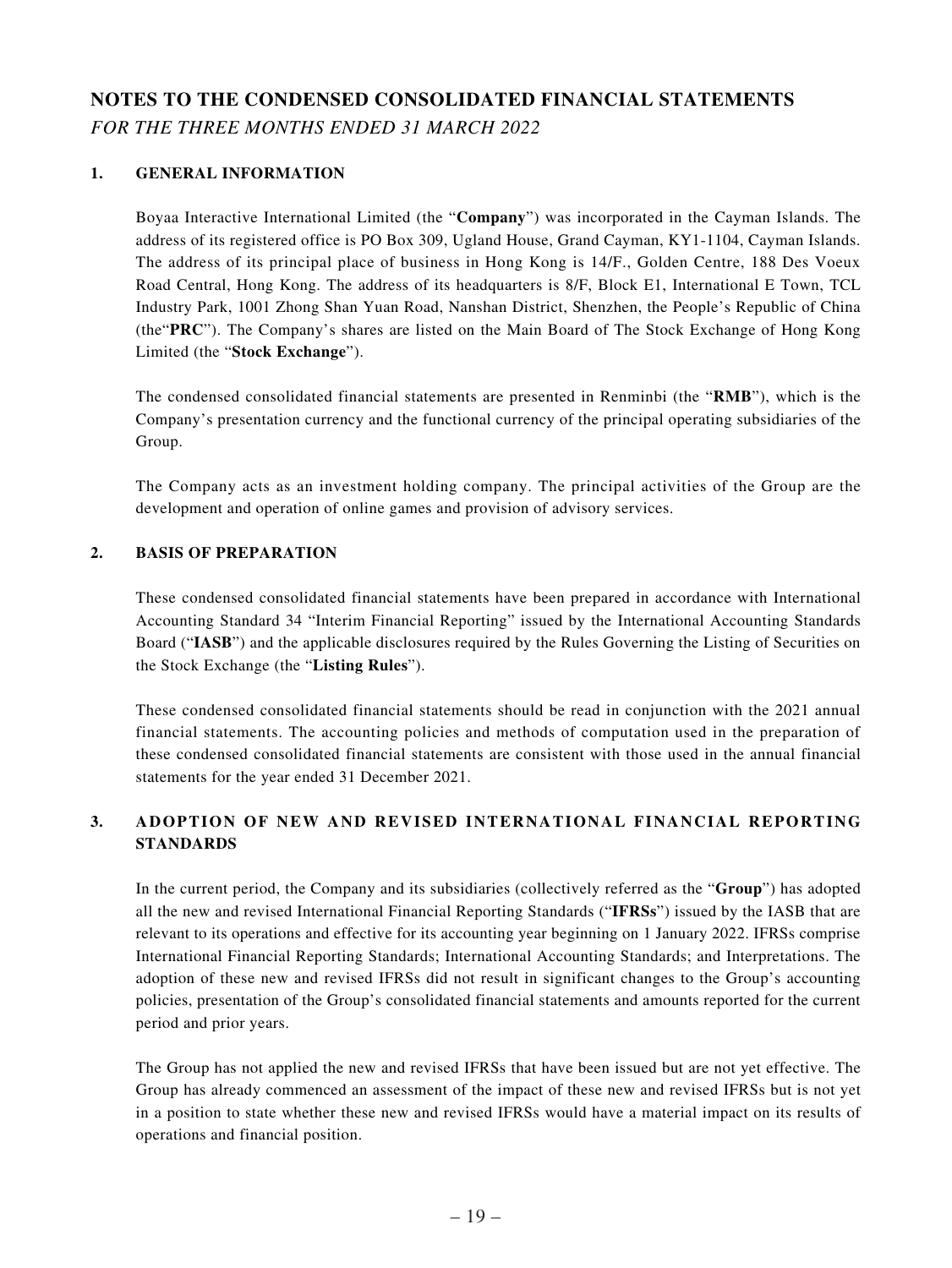### **4. REVENUE AND SEGMENT INFORMATION**

|                                       | Three months ended<br>31 March |                |  |
|---------------------------------------|--------------------------------|----------------|--|
|                                       |                                |                |  |
|                                       | 2022                           | 2021           |  |
|                                       | <b>RMB'000</b>                 | <i>RMB'000</i> |  |
|                                       | (unaudited)                    | (unaudited)    |  |
| Web-based games                       | 29,288                         | 34,611         |  |
| Mobile games                          | 62,236                         | 50,308         |  |
| Revenue from contracts with customers | 91,524                         | 84,919         |  |

### **Disaggregation of revenue from contracts with customers:**

*Timing of revenue recognition*

|                    |                | Three months ended<br>31 March |  |
|--------------------|----------------|--------------------------------|--|
|                    |                |                                |  |
|                    | 2022           | 2021                           |  |
|                    | <b>RMB'000</b> | <i>RMB'000</i>                 |  |
|                    | (unaudited)    | (unaudited)                    |  |
| At a point of time | 91,524         | 84,919                         |  |

The directors of the Company consider that the Group's operations are operated and managed as a single segment. The directors of the Company, being the chief operating decision maker of the Group, review the operating results of the Group as a whole when making decisions about resource allocations and assessing performances. Hence it is determined that the Group has only one operating segment. Accordingly no segment information is presented.

The Group offers its games in various language versions in order to enable game players to play the games in different geographical locations. The Group's operations are substantially located in the PRC (including Hong Kong). A breakdown of revenue derived from different languages versions of the Group's games is as follows:

|                    |                | Three months ended<br>31 March |  |
|--------------------|----------------|--------------------------------|--|
|                    | 2022           | 2021                           |  |
|                    | <b>RMB'000</b> | <i>RMB'000</i>                 |  |
|                    | (unaudited)    | (unaudited)                    |  |
| Simplified Chinese | 6,282          | 5,507                          |  |
| Other languages    | 85,242         | 79,412                         |  |
|                    | 91,524         | 84,919                         |  |

No revenue is derived from any individual game player which amounted for over 10% of the Group's total revenue (for the three months ended 31 March 2021: nil).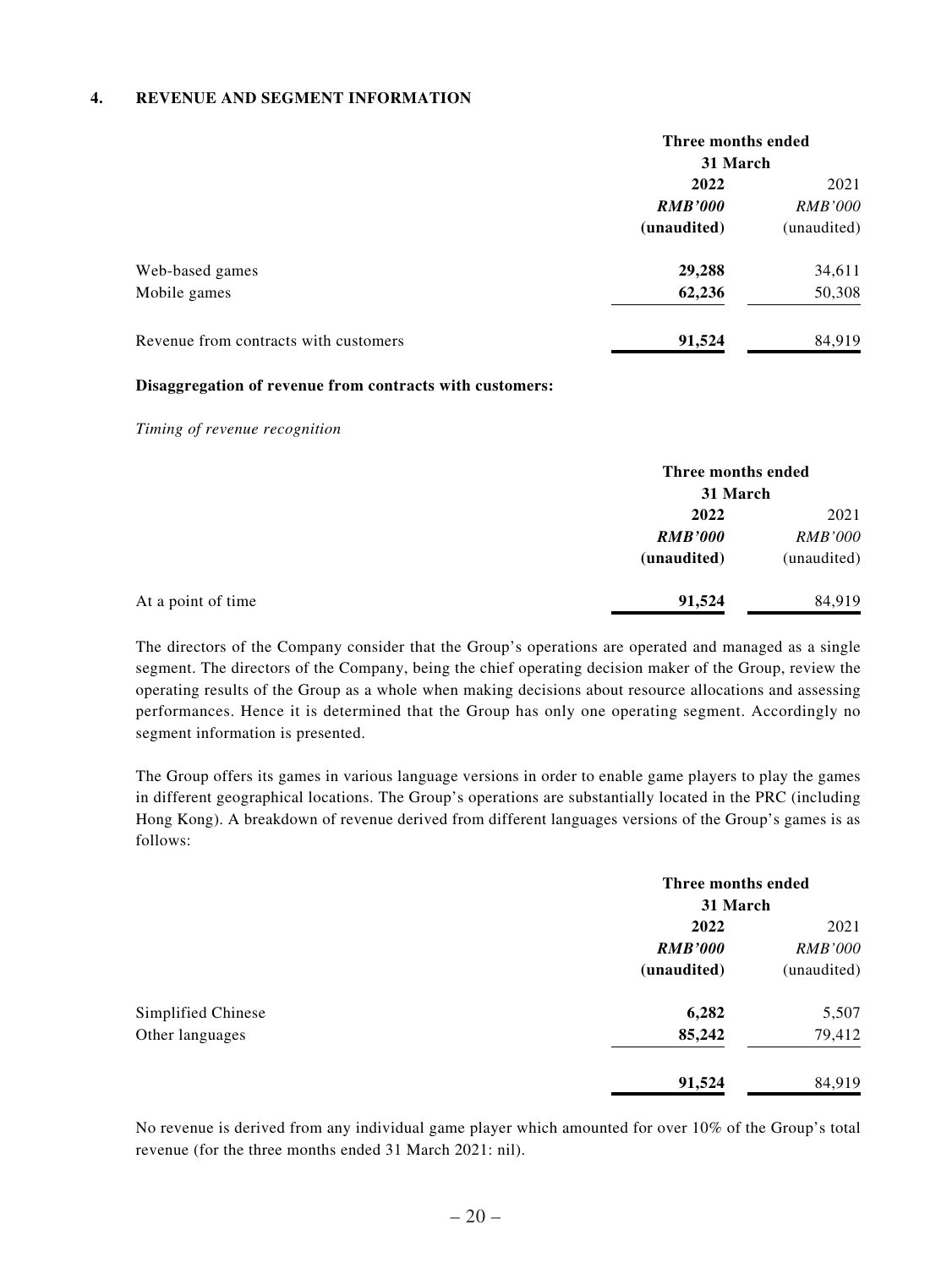The Group's non-current assets other than equity investments at fair value through other comprehensive income, investments at fair value through profit or loss, term deposits, restricted bank deposit and deferred tax assets were located as follows:

|                 | 31 March       | 31 December    |
|-----------------|----------------|----------------|
|                 | 2022           | 2021           |
|                 | <b>RMB'000</b> | <b>RMB'000</b> |
|                 | (unaudited)    | (audited)      |
| Mainland China  | 64,352         | 47,182         |
| Other locations | 11,642         | 13,958         |
|                 | 75,994         | 61,140         |

#### **5. OTHER LOSSES, NET**

|                                                                        | Three months ended 31 March |                |
|------------------------------------------------------------------------|-----------------------------|----------------|
|                                                                        | 2022                        | 2021           |
|                                                                        | <b>RMB'000</b>              | <i>RMB'000</i> |
|                                                                        | (unaudited)                 | (unaudited)    |
| Dividends from investments at fair value through profit or loss        | 1,252                       |                |
| Loss on disposals of property, plant and equipment                     | (3)                         | (476)          |
| Government subsidies and tax rebates (Note)                            | 287                         | 92             |
| Net foreign exchange gain/(loss)                                       | 2,306                       | (888)          |
| Fair value changes on investments at fair value through profit or loss | (16, 149)                   | (39, 899)      |
| Others                                                                 |                             | (172)          |
|                                                                        | (12, 307)                   | (41, 343)      |

### *Note:*

Government subsidies represented various industry-specific subsidies granted by the government authorities to subsidise the research and development costs incurred by the Group during the course of its business.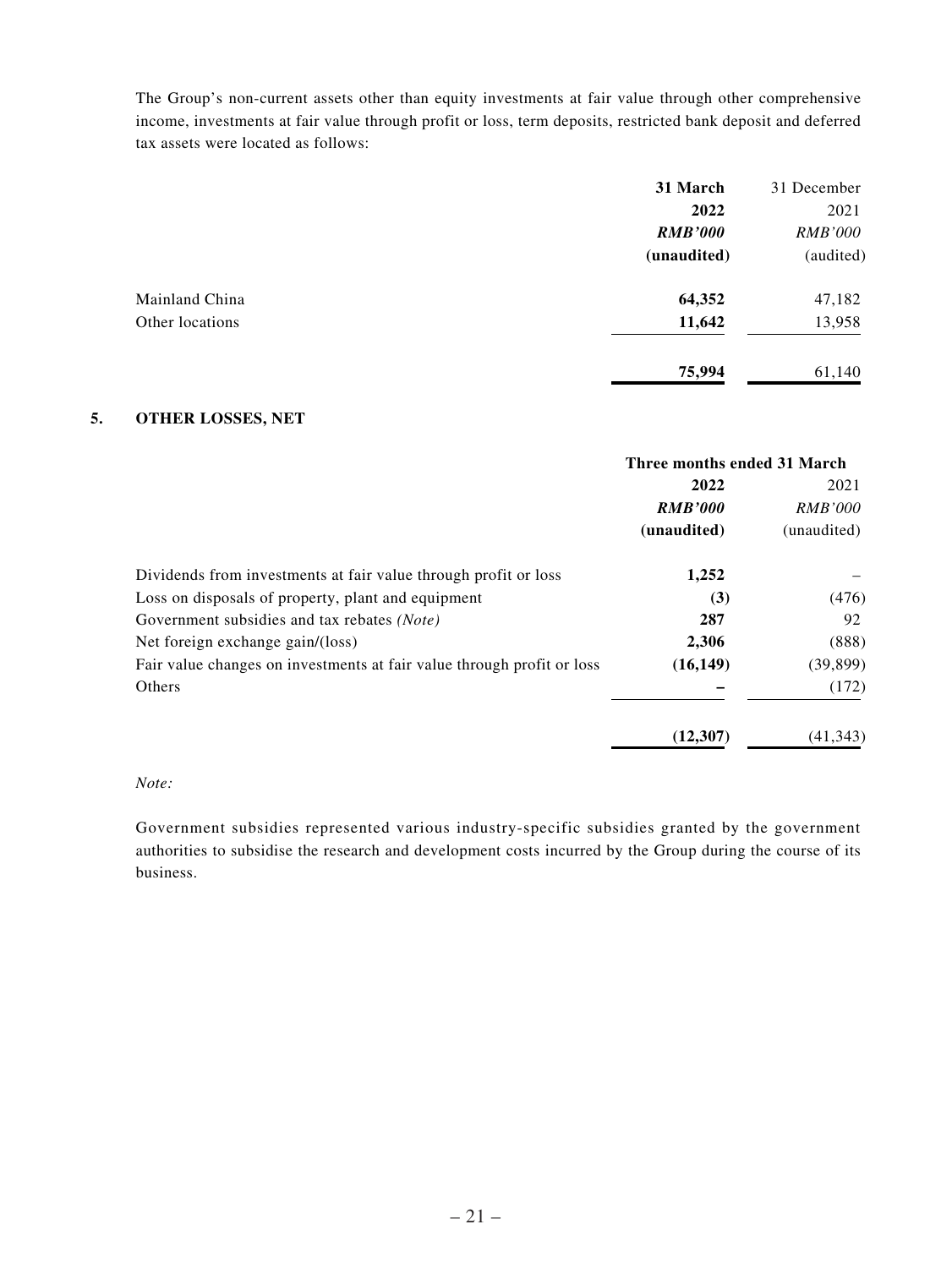### **6. FINANCE INCOME**

|                                                    | Three months ended 31 March |                |
|----------------------------------------------------|-----------------------------|----------------|
|                                                    | 2022                        | 2021           |
|                                                    | <b>RMB'000</b>              | <b>RMB'000</b> |
|                                                    | (unaudited)                 | (unaudited)    |
| Interest revenue                                   | 5,197                       | 4,690          |
| Interest revenue on non-current loans to employees | 224                         | 208            |
|                                                    | 5,421                       | 4,898          |

## **7. FINANCE COSTS**

|                 |                | Three months ended 31 March |  |
|-----------------|----------------|-----------------------------|--|
|                 | 2022           | 2021                        |  |
|                 | <b>RMB'000</b> | <i>RMB'000</i>              |  |
|                 | (unaudited)    | (unaudited)                 |  |
| Lease interests | 37             | 74                          |  |
|                 |                |                             |  |

## **8. INCOME TAX EXPENSE**

|                                                             | Three months ended 31 March |                |
|-------------------------------------------------------------|-----------------------------|----------------|
|                                                             | 2022                        | 2021           |
|                                                             | <b>RMB'000</b>              | <i>RMB'000</i> |
|                                                             | (unaudited)                 | (unaudited)    |
| Current tax                                                 |                             |                |
| - PRC Enterprise Income Tax ("EIT") and other jurisdictions | 4,986                       | 6,755          |
| Deferred tax                                                | 391                         | (139)          |
|                                                             | 5,377                       | 6,616          |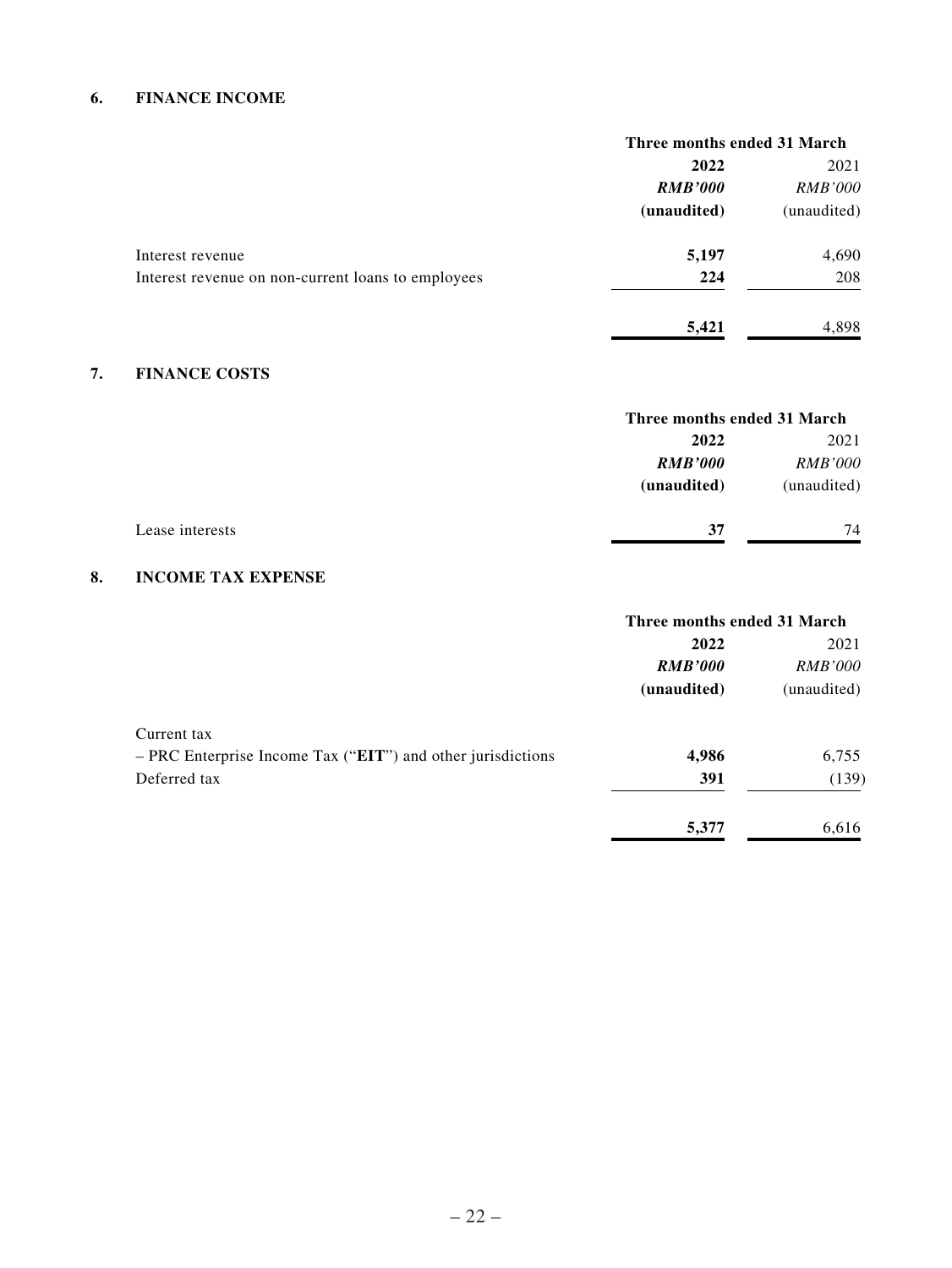#### **(a) EIT**

The income tax provision of the Group in respect of operations in the PRC has been calculated at the tax rate of 25% on the estimated assessable profits for the three months ended 31 March 2022 and 2021, based on the existing legislation, interpretations and practices in respect thereof.

Boyaa On-line Game Development (Shenzhen) Co., Limited has successfully renewed its "High and New Technology Enterprise" ("**HNTE**") qualification under EIT Law during the year ended 31 December 2019 and as a result, Boyaa On-line Game Development (Shenzhen) Co., Limited enjoy a preferential tax rate of 15% from 1 January 2019 to 31 December 2021. Therefore, the applicable tax rate for Boyaa On-line Game Development (Shenzhen) Co., Limited was 15% (for the three months ended 31 March 2021: 15%) for the three months ended 31 March 2022. Boyaa Online Game Development (Shenzhen) Co., Limited is still renewing the HNTE as at the date of this announcement.

Shenzhen Erlulu Technology Company Limited has successfully obtained HNTE qualification under EIT Law during the year ended 31 December 2021 and as a result, Shenzhen Erlulu Technology Company Limited enjoy a preferential tax rate of 15% from 1 January 2021 to 31 December 2023. Therefore, the applicable tax rate for Shenzhen Erlulu Technology Company Limited was 15% (for the three months ended 31 March 2021: 15%) for the three months ended 31 March 2022.

According to policies promulgated by the State Tax Bureau of the PRC and effective from 2008 onwards, enterprises engaged in research and development activities are entitled to claim 175% (for the three months ended 31 March 2021: 175%) of the research and development expenses so incurred in a period as tax deductible expenses in determining its tax assessable profits for that period ("**Super Deduction**"). Shenzhen Dong Fang Bo Ya Technology Co., Limited, Boyaa On-line Game Development (Shenzhen) Co., Limited and Shenzhen Erlulu Technology Company Limited (for the three months ended 2021: Shenzhen Dong Fang Bo Ya Technology Co., Limited and Boyaa On-line Game Development (Shenzhen) Co., Limited) had claimed such Super Deduction in ascertaining its tax assessable profits for the three months ended 31 March 2022.

#### **(b) PRC withholding tax ("WHT")**

According to the applicable PRC tax regulations, dividends distributed by a company established in the PRC to a foreign investor with respect to profits derived after 1 January 2008 are generally subject to a 10% WHT. If a foreign investor incorporated in Hong Kong meets the conditions and requirements under the double taxation treaty arrangement entered into between the PRC and Hong Kong, the relevant withholding tax rate will be reduced from 10% to 5%.

As at 31 March 2022, the retained earnings of the Group's PRC subsidiaries not yet remitted to holding companies incorporated outside of the PRC, for which no deferred income tax liability had been provided, were RMB892,551,000 (31 December 2021: RMB888,030,000). Such earnings are expected to be retained by the PRC subsidiaries for reinvestment purposes and would not be remitted to their foreign investor in the foreseeable future based on the management's estimation of overseas funding requirements.

### **(c) Hong Kong Profits Tax**

Hong Kong Profits Tax has been provided at the rate of 8.25% on assessable profits up to Hong Kong dollars ("**HK\$**") 2,000,000 and 16.5% on any part of assessable profits over HK\$2,000,000 for the three months ended 31 March 2022 and 2021.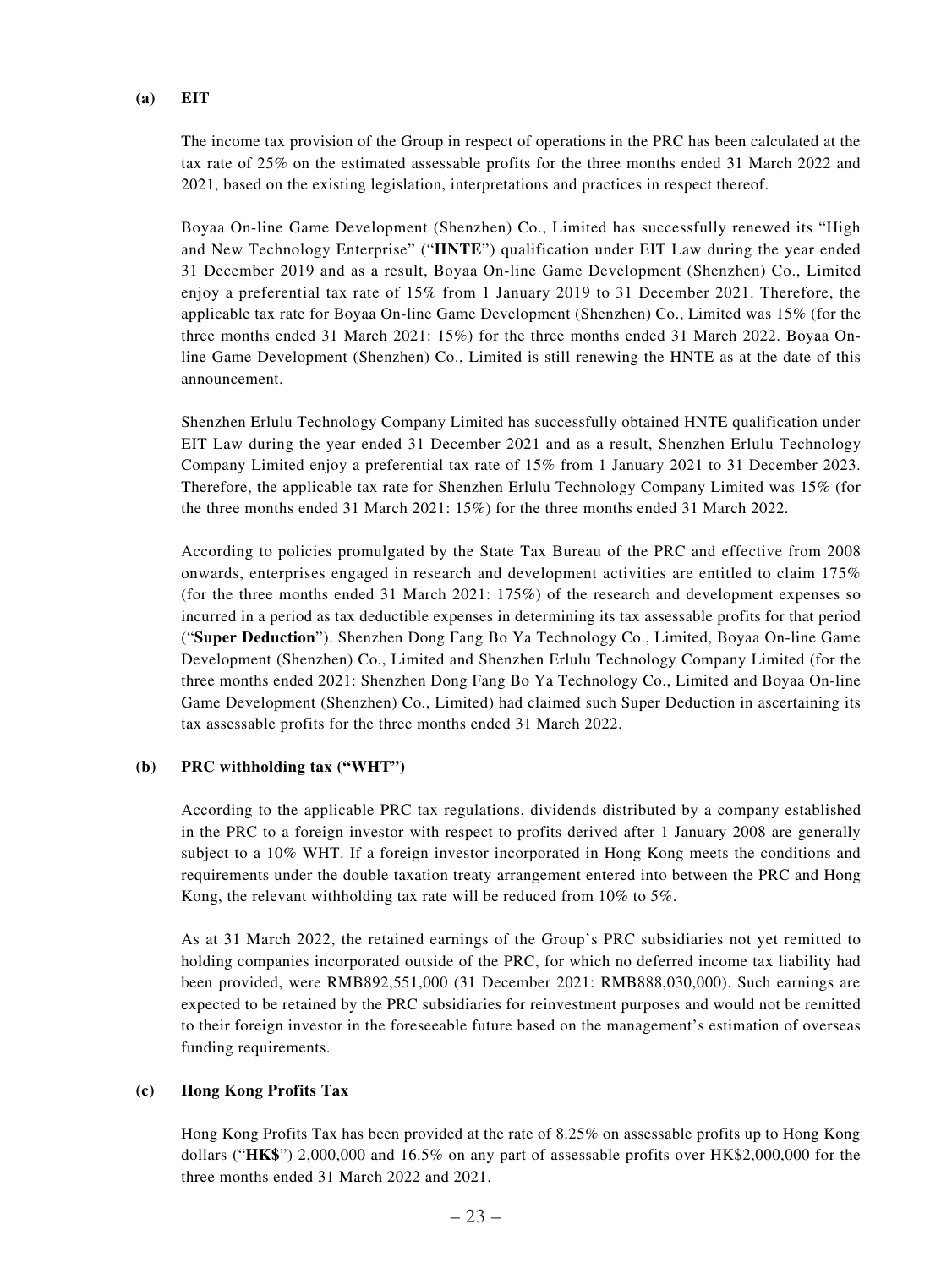### **9. PROFIT/(LOSS) FOR THE PERIOD**

The Group's profit/(loss) for the period is stated after charging/(crediting) the following:

|                                                       | Three months ended 31 March |                |
|-------------------------------------------------------|-----------------------------|----------------|
|                                                       | 2022                        | 2021           |
|                                                       | <b>RMB'000</b>              | <b>RMB'000</b> |
|                                                       | (unaudited)                 | (unaudited)    |
| Amortisation of intangible assets                     |                             |                |
| - included in cost of revenue                         |                             | 27             |
| Depreciation                                          | 4,273                       | 4,287          |
| Research and development expenditure                  |                             |                |
| - included in staff costs                             | 16,677                      | 16,075         |
| $-$ included in depreciation                          | 57                          | 22             |
| - included in other administrative expenses           | 275                         | 630            |
|                                                       | 17,009                      | 16,727         |
| (Reversal of loss allowance)/loss allowance provision |                             |                |
| for trade receivables                                 | (698)                       | 8              |
| Reversal of loss allowance for loans to employees     |                             | (2)            |
| Staff costs including directors' emoluments           |                             |                |
| - Wages, salaries and bonuses                         | 16,908                      | 16,130         |
| - Retirement benefit scheme contributions             | 2,254                       | 1,530          |
| - Share-based payments expenses                       | 241                         |                |
|                                                       | 19,403                      | 17,660         |

### **10. DIVIDENDS**

The board of the directors of the Company (the "**Board**") has resolved not to declare an interim dividend for the three months ended 31 March 2022 (for the three months ended 31 March 2021: nil).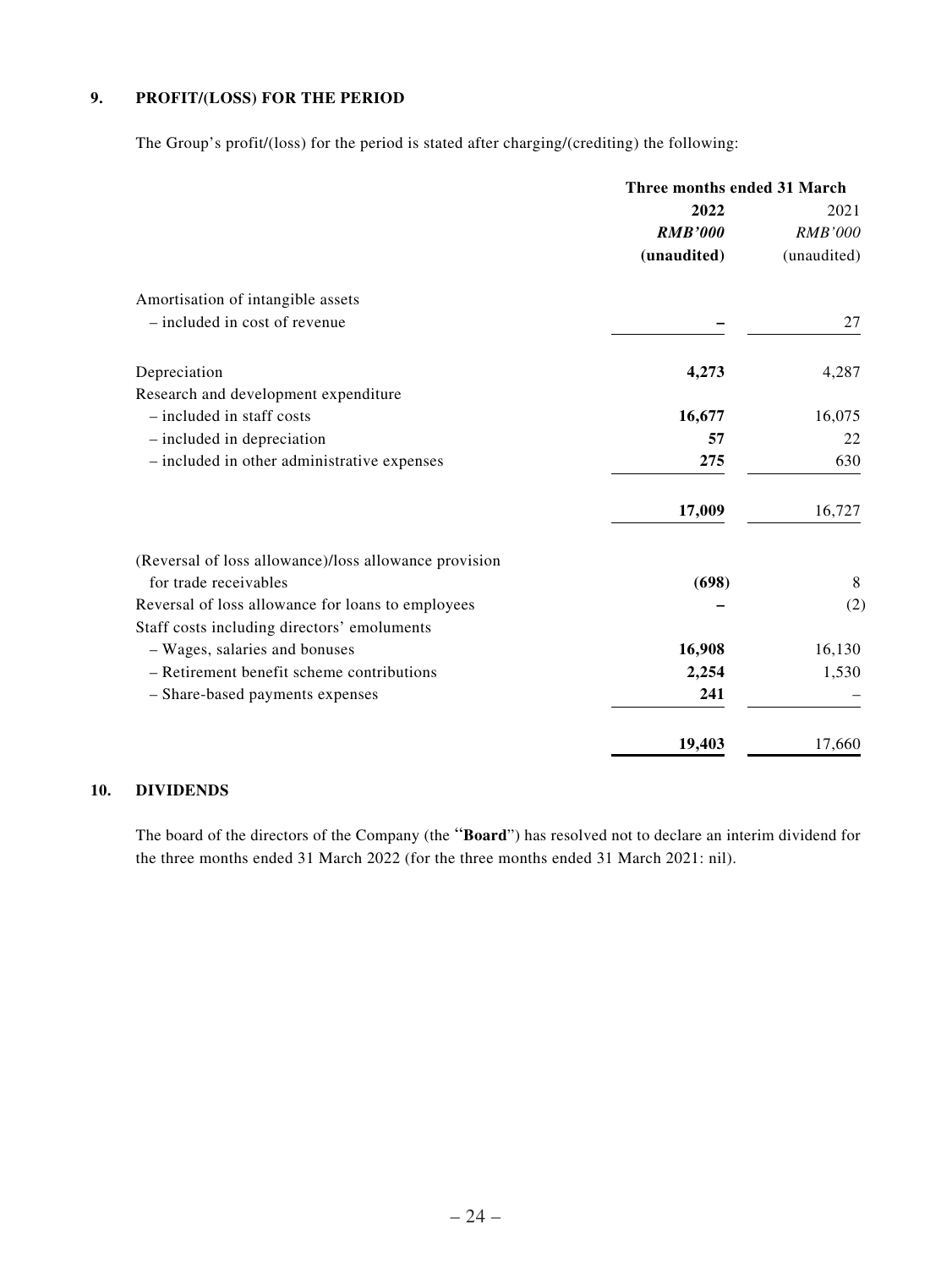### **11. EARNINGS/(LOSS) PER SHARE**

The calculation of the basic and diluted earnings/(loss) per share is based on the following:

|                                                                      | Three months ended |                |
|----------------------------------------------------------------------|--------------------|----------------|
|                                                                      | 31 March           |                |
|                                                                      | 2022               | 2021           |
|                                                                      | <b>RMB'000</b>     | <i>RMB'000</i> |
|                                                                      | (unaudited)        | (unaudited)    |
| Earnings/(loss)                                                      |                    |                |
| Earnings/(loss) for the purpose of basic and diluted earnings/(loss) |                    |                |
| per share                                                            | 16,185             | (16, 118)      |
| Number of shares ('000)                                              |                    |                |
| Weighted average number of ordinary shares for the purpose of basic  |                    |                |
| earnings/(loss) per share                                            | 656,704            | 657,680        |
| Effect of dilutive potential ordinary shares arising from RSUs       | 1,959              |                |
| Weighted average number of ordinary shares for the purpose of        |                    |                |
| diluted earnings/(loss) per share                                    | 658,663            | 657,680        |

### **12. PROPERTY, PLANT AND EQUIPMENT/RIGHT-OF-USE ASSETS**

During the three months ended 31 March 2022, the Group acquired property, plant and equipment of approximately RMB674,000 (for the three months ended 31 March 2021: RMB9,210,000).

Property, plant and equipment with a carrying amount of approximately RMB3,000 (for the three months ended 31 March 2021: RMB574,000) were disposed by the Group during the three months ended 31 March 2022.

During the three months ended 31 March 2022, the additions to right-of-use assets were approximately RMB19,717,000 (for the three months ended 31 March 2021: nil).

### **13. EQUITY INVESTMENTS AT FAIR VALUE THROUGH OTHER COMPREHENSIVE INCOME**

|                                                                    | 31 March       | 31 December    |
|--------------------------------------------------------------------|----------------|----------------|
|                                                                    | 2022           | 2021           |
|                                                                    | <b>RMB'000</b> | <b>RMB'000</b> |
|                                                                    | (unaudited)    | (audited)      |
| Equity securities, at fair value                                   |                |                |
| - Listed in Hong Kong - Xiaomi Corporation                         | 19,219         | 26,269         |
| - Listed in USA - Qudian Inc.                                      | 1,649          | 1,360          |
| Total equity investments at fair value through other comprehensive |                |                |
| income, analysed as non-current assets                             | 20,868         | 27,629         |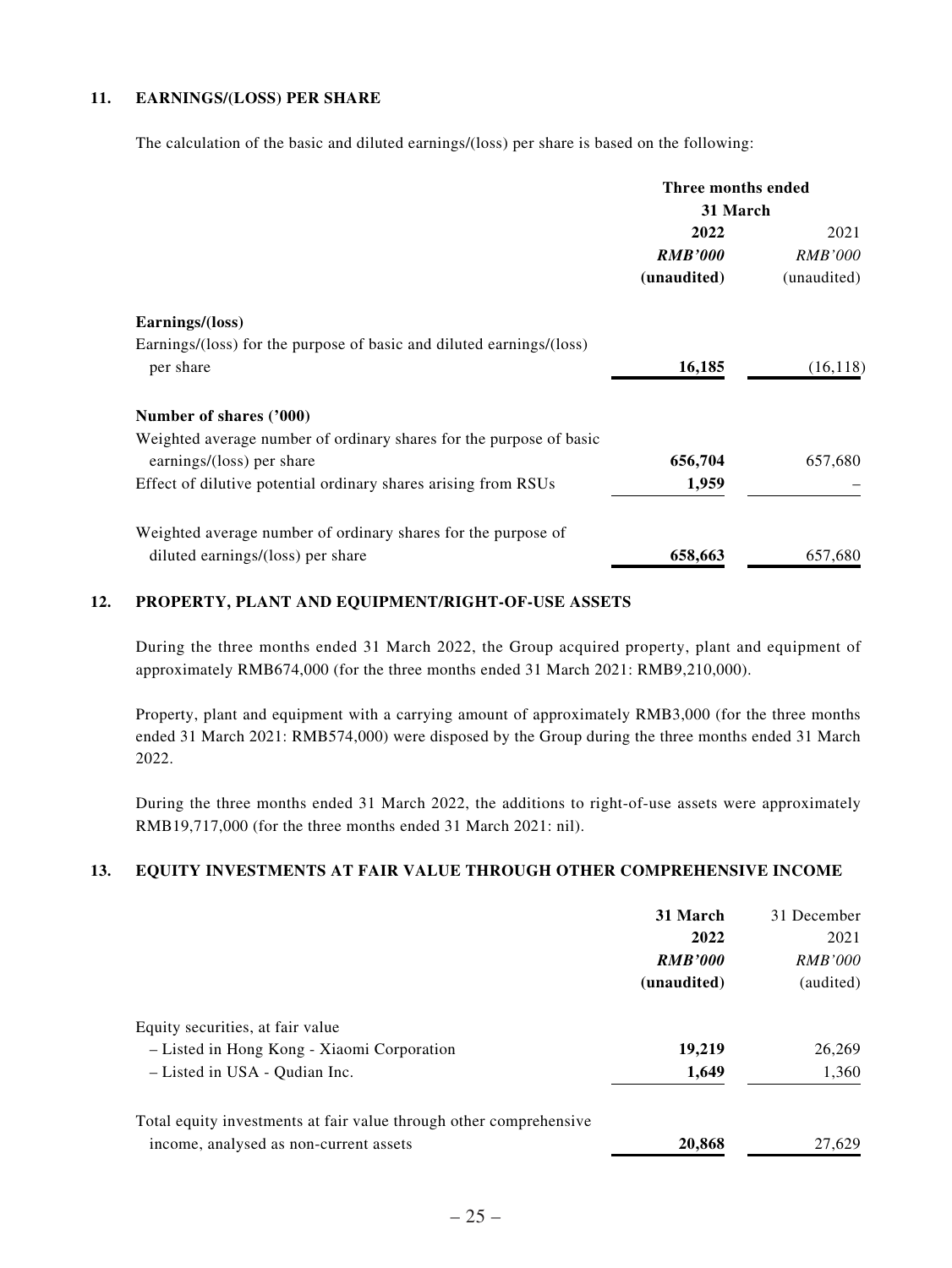### **14. INVESTMENTS AT FAIR VALUE THROUGH PROFIT OR LOSS**

|                                                | 31 March       | 31 December    |
|------------------------------------------------|----------------|----------------|
|                                                | 2022           | 2021           |
|                                                | <b>RMB'000</b> | <b>RMB'000</b> |
|                                                | (unaudited)    | (audited)      |
| Included in non-current assets                 |                |                |
| Non-quoted investments in:                     |                |                |
| - equity investment partnerships               | 93,847         | 112,171        |
| $-$ wealth management products ( <i>Note</i> ) | 245,595        | 243,873        |
|                                                | 339,442        | 356,044        |
| Included in current assets                     |                |                |
| Non-quoted investments in:                     |                |                |
| - asset management plan                        | 87,700         | 98,500         |
|                                                | 427,142        | 454,544        |

*Note:*

Investments in wealth management products are investments in wealth management plans provided by financial institutions in the PRC. They have no initial terms. As at 31 March 2022, an amount of RMB245,595,000 were frozen (31 December 2021: RMB243,873,000) (Note 21).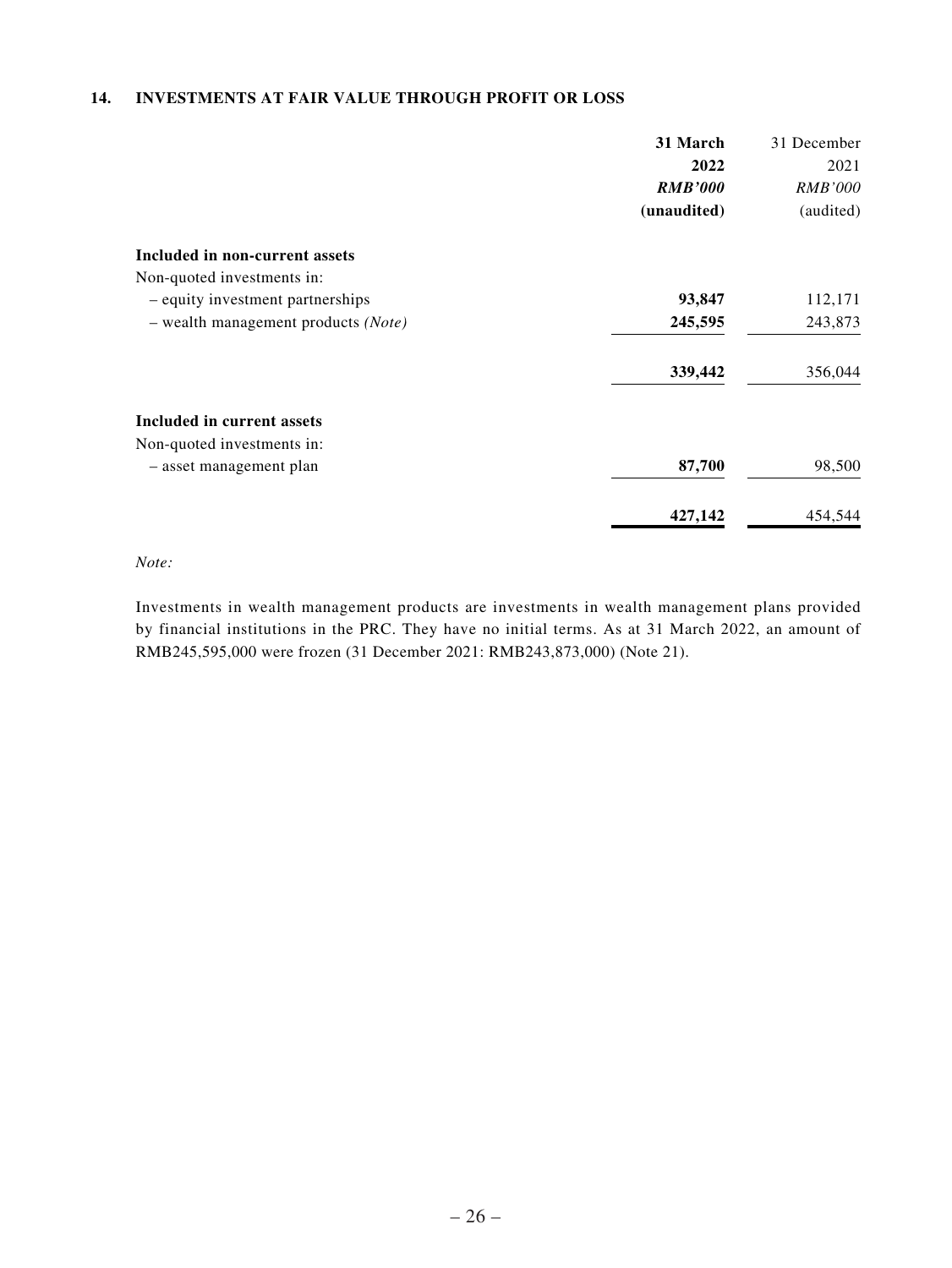#### **15. TRADE RECEIVABLES**

|                              | 31 March       | 31 December    |
|------------------------------|----------------|----------------|
|                              | 2022           | 2021           |
|                              | <b>RMB'000</b> | <i>RMB'000</i> |
|                              | (unaudited)    | (audited)      |
| Trade receivables            | 31,345         | 26,449         |
| Provision for loss allowance | (3,912)        | (4,600)        |
| Carrying amount              | 27,433         | 21,849         |

The aging analysis of trade receivables, based on recognition date of trade receivables, net of allowance, is as follows:

|                 | 31 March       | 31 December    |
|-----------------|----------------|----------------|
|                 | 2022           | 2021           |
|                 | <b>RMB'000</b> | <b>RMB'000</b> |
|                 | (unaudited)    | (audited)      |
| 0 to 30 days    | 13,436         | 21,355         |
| 31 to 60 days   | 13,582         | 35             |
| 61 to 90 days   | 141            | 26             |
| 91 to 180 days  | 51             | 306            |
| 181 to 360 days | 207            | 111            |
| Over 360 days   | 16             | 16             |
|                 | 27,433         | 21,849         |

### **16. RESTRICTED BANK DEPOSITS**

The Group's restricted bank deposits represented deposits that were frozen (Note 21).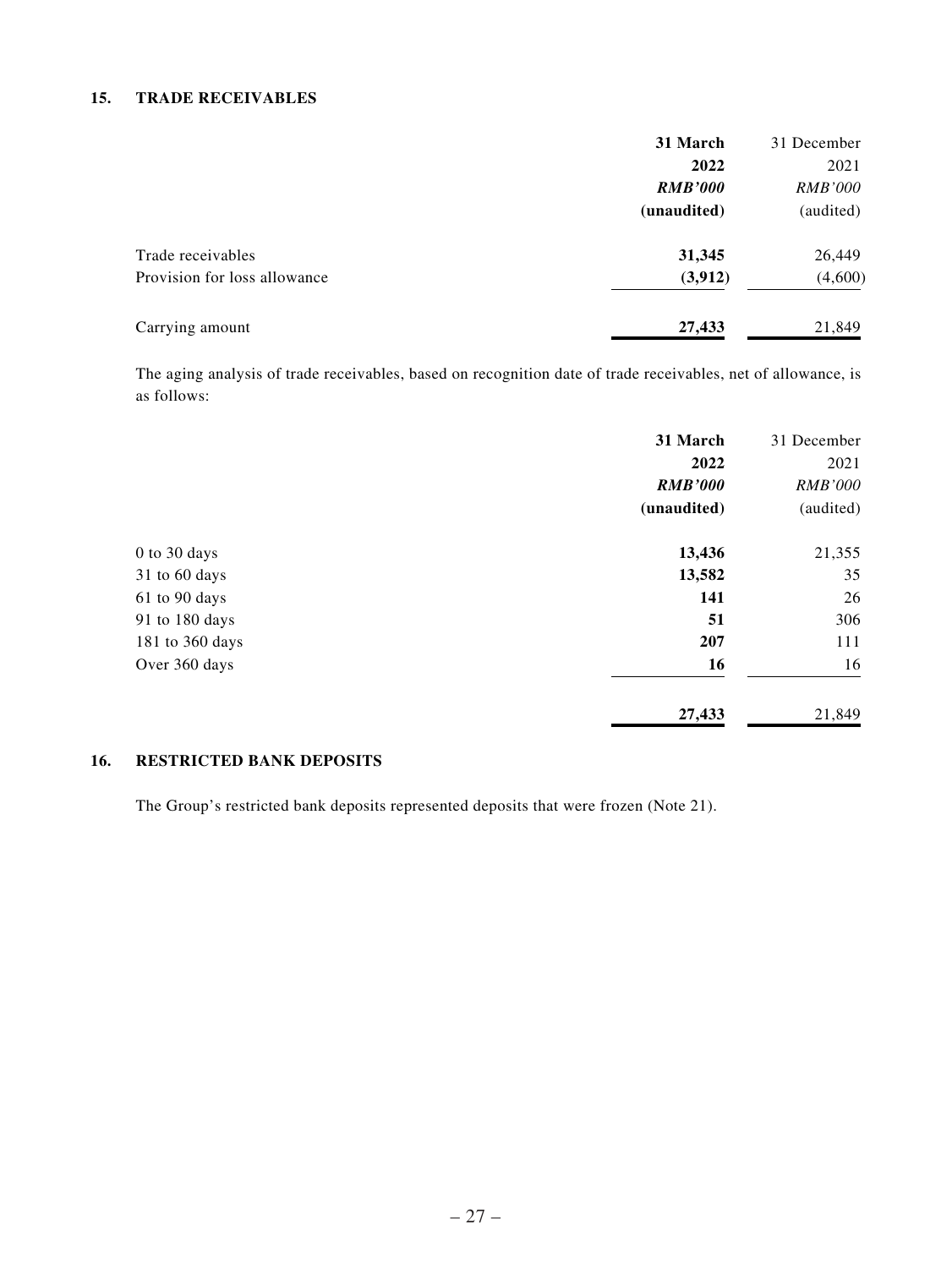### **17. TRADE PAYABLES**

The aging analysis of trade payables, based on recognition date of trade payables, is as follows:

|                 | 31 March<br>2022<br><b>RMB'000</b> | 31 December<br>2021<br><b>RMB'000</b> |
|-----------------|------------------------------------|---------------------------------------|
|                 | (unaudited)                        | (audited)                             |
| 0 to 30 days    | 716                                | 784                                   |
| 31 to 90 days   | 6                                  | 18                                    |
| 91 to 180 days  |                                    | $\mathbf{1}$                          |
| 181 to 365 days | 19                                 |                                       |
| Over 365 days   | 245                                | 248                                   |
|                 | 986                                | 1,051                                 |

#### **18. SHARE CAPITAL**

The total authorised share capital of the Company comprises 2,000,000,000 (31 December 2021: 2,000,000,000 ordinary shares) ordinary shares with par value of United States dollar ("**USD**") 0.00005 (31 December 2021: USD0.00005 per share) per share.

|                                        | Number of<br>ordinary<br>shares | <b>Nominal</b><br>value of<br>ordinary<br>shares<br><b>USD'000</b> | Equivalent<br>nominal<br>value of<br>ordinary<br>shares<br><i>RMB'000</i> |
|----------------------------------------|---------------------------------|--------------------------------------------------------------------|---------------------------------------------------------------------------|
| Issued and fully paid:                 |                                 |                                                                    |                                                                           |
| At 1 January 2021 (audited)            | 710,876,301                     | 36                                                                 | 232                                                                       |
| Cancellation of ordinary shares (Note) | (1,000,000)                     |                                                                    |                                                                           |
| At 31 December 2021 (audited),         |                                 |                                                                    |                                                                           |
| 1 January 2022 (audited) and           |                                 |                                                                    |                                                                           |
| 31 March 2022 (unaudited)              | 709,876,301                     | 36                                                                 | 232                                                                       |

*Note:*

The Group did not repurchase any shares from the market during the three months ended 31 March 2022 (for the year ended 31 December 2021: 1,000,000 shares). The total amount paid to acquire the shares was nil (for the year ended 31 December 2021: RMB422,000) and has been deducted from the shareholders' equity. The related weighted average price at the time of buy-back was nil (for the year ended 31 December 2021: HK\$0.51) per share. All repurchased shares were cancelled during the year ended 31 December 2021.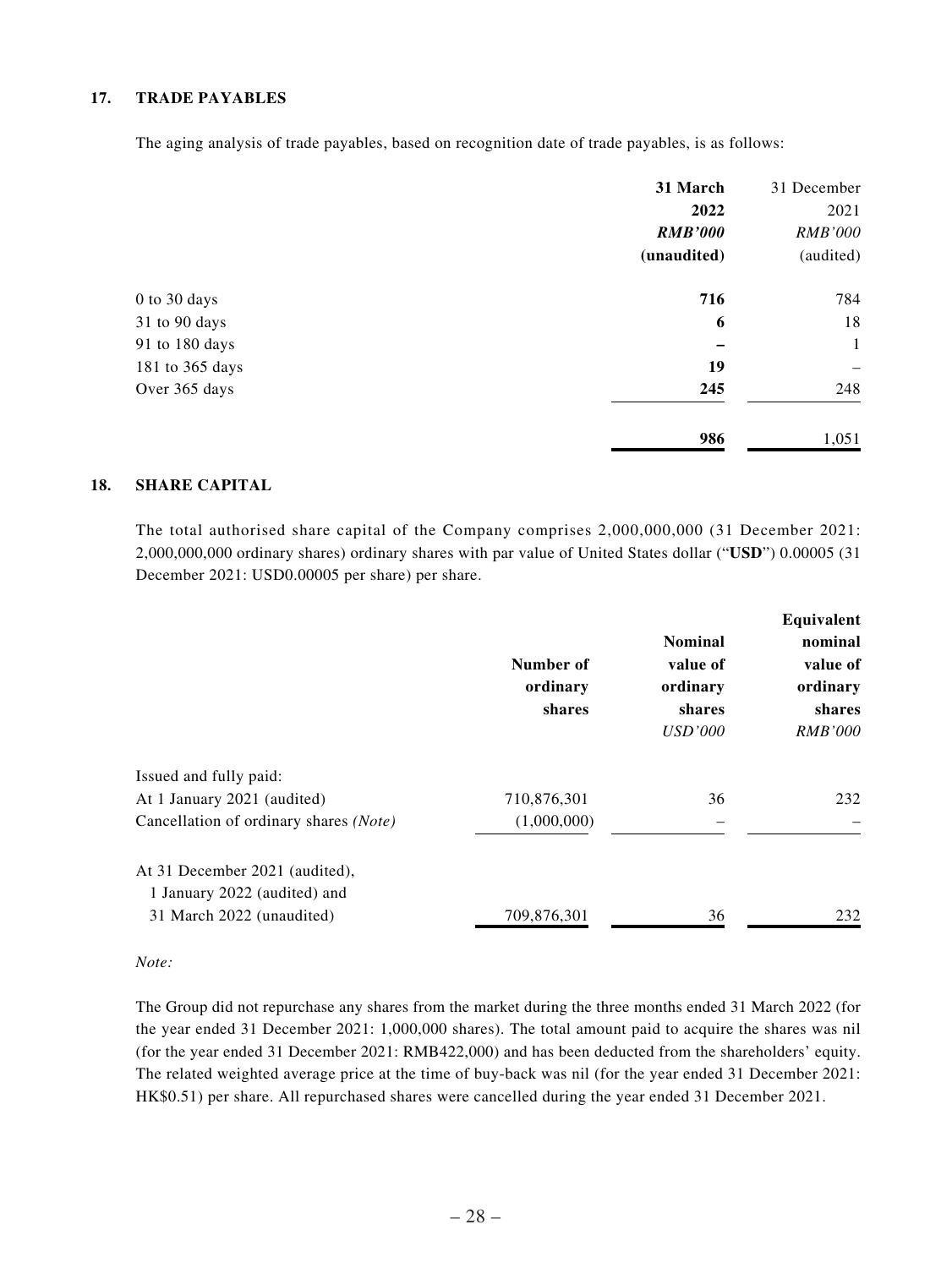### **19. SHARE-BASED PAYMENTS**

#### **(a) Share options**

On 7 January 2011, the Board of the Company approved the establishment of a share option scheme ("**Pre-IPO Share Option Scheme**") with the objective to recognise and reward the contribution of eligible directors and employees to the growth and development of the Group. The contractual life of all options under Pre-IPO Share Option Scheme is eight years from the grant date.

On 23 October 2013, the Board of the Company approved the establishment of a share option scheme ("**Post-IPO Share Option Scheme**") with the objective to recognise and reward the contribution of eligible directors and employees to the growth and development of the Group. The contractual life of all options under Post-IPO Share Option Scheme is ten years from the grant date.

Details of the share options outstanding during the period are as follows:

|                                            | Number of share options |             |  |
|--------------------------------------------|-------------------------|-------------|--|
|                                            | For the three months    |             |  |
|                                            | ended 31 March          |             |  |
|                                            | 2022                    | 2021        |  |
|                                            | (unaudited)             | (unaudited) |  |
| Outstanding at the beginning of the period | 5,722,429               | 6,082,429   |  |
| Lapsed during the period                   |                         | (200,000)   |  |
| Outstanding at the end of the period       | 5,722,429               | 5,882,429   |  |
| Exercisable at the end of the period       | 5,722,429               | 5,882,429   |  |

No options were exercised during the three months ended 31 March 2022 and 2021.

Details of the exercise prices and the respective numbers of share options which remained outstanding as at 31 March 2022 and 2021 are as follows:

|                  |           | Exercise price |                      | Number of share options |  |
|------------------|-----------|----------------|----------------------|-------------------------|--|
|                  |           |                | For the three months |                         |  |
|                  | Original  | Equivalent     | ended 31 March       |                         |  |
|                  | currency  | to HKS         | 2022                 | 2021                    |  |
| Expiry date      |           |                | (unaudited)          | (unaudited)             |  |
| 6 September 2025 | HK\$3.108 | 3.108          | 5,722,429            | 5,882,429               |  |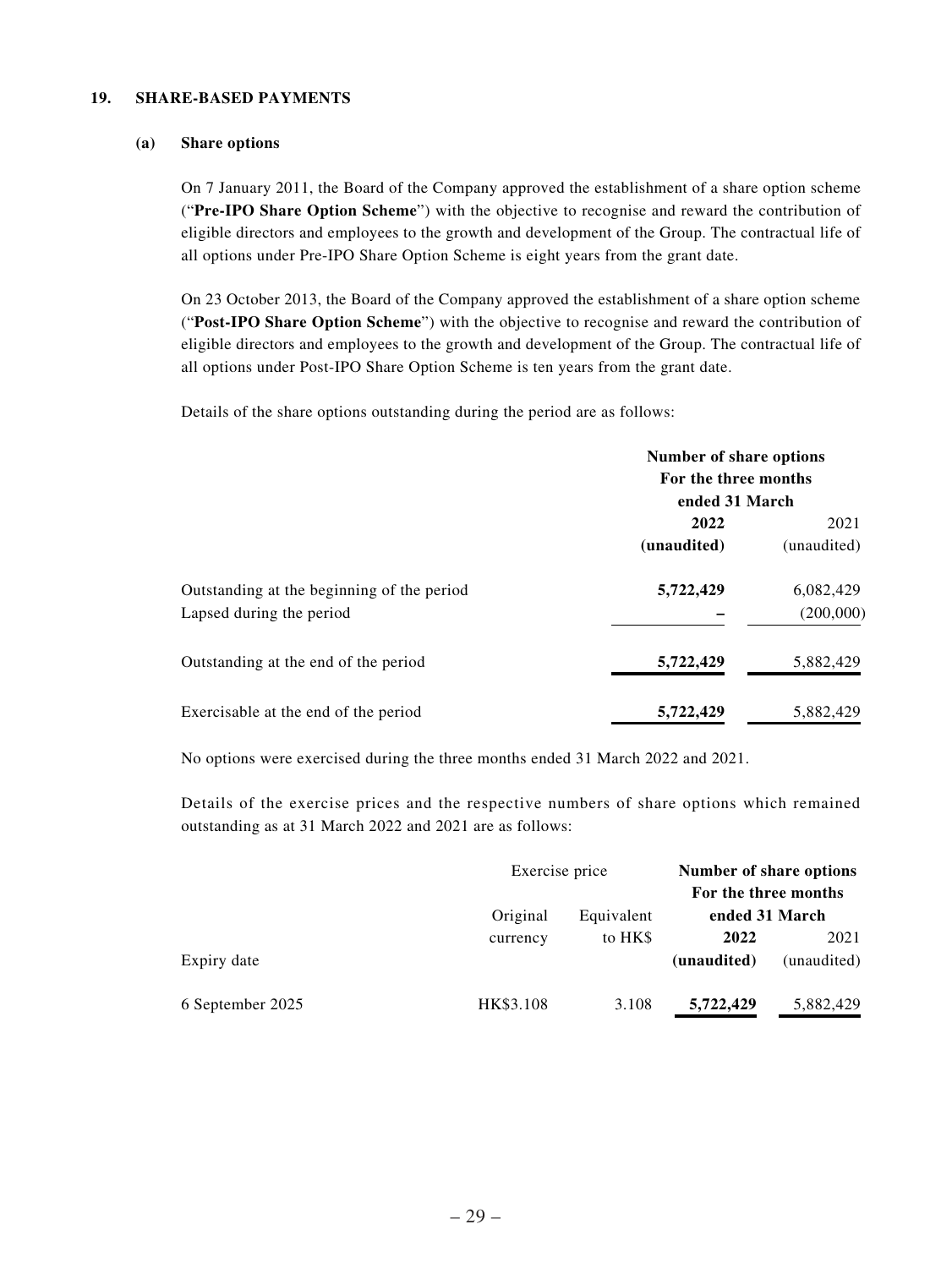#### **(b) Restricted Share Unit ("RSU")**

On 17 September 2013, the Company set up a RSU scheme (the "**RSU Scheme**") with the objective to incentivise directors, senior management and employees for their contribution to the Group, to attract, motivate and retain skilled and experienced personnel to strive for the future development and expansion of the Group by providing them with the opportunity to own equity interests in the Company. RSUs held by a participant that are vested may be exercised (in whole or in part) by the participant serving an exercise notice in writing to The Core Trust Company Limited (the "**RSU Trustee**") and copied to the Company. The RSU Scheme will be valid and effective for a period of eight years from 4 March 2013 to 3 March 2021, commencing from the date of the first grant of the RSUs.

On 19 July 2021 (the "**Adoption Date**"), the Company has adopted the new RSU scheme (the "**New RSU Scheme**"), to incentivise the contributions by, and to attract, motivate and retain, Eligible Persons, for the future development and expansion of the Group by providing them with the opportunity to own equity interests in the Company. The New RSU Scheme shall be valid and effective for a period of eight years commencing on the Adoption Date.

On 27 August 2021, the Group granted 5,650,000 RSUs under the New RSU Scheme to its employees. The vesting period of the RSUs granted is 4 years and the vesting schedule is 25% after 12 calendar months from the grant date, 25% after 24 calendar months from the grant date, 12.5% after 30 calendar months from the grant date, 12.5% after 36 calendar months from the grant date, and 2.083% from each month of 37 to 48 calendar months from the grant date. The fair value of each of the above newly granted RSU equals to the closing price of the Company's ordinary shares on the grant date, which was HKD0.445 per share. The expiry date of the above newly granted RSUs is 26 August 2029.

Movements in the number of RSUs outstanding:

|                                        | <b>Number of RSUs</b> |             |  |
|----------------------------------------|-----------------------|-------------|--|
|                                        | 2022                  | 2021        |  |
|                                        | (unaudited)           | (unaudited) |  |
| At 1 January                           | 9,722,089             | 4,640,457   |  |
| Lapsed                                 | (300,000)             |             |  |
| Vested and transferred                 |                       | (308,000)   |  |
| At 31 March                            | 9,422,089             | 4,332,457   |  |
| Vested but not transferred at 31 March | 4,072,089             | 4,332,457   |  |

The related weighted-average share price at the time when the RSUs were vested and transferred was nil (for the three months ended 31 March 2021: HK\$0.65) per share.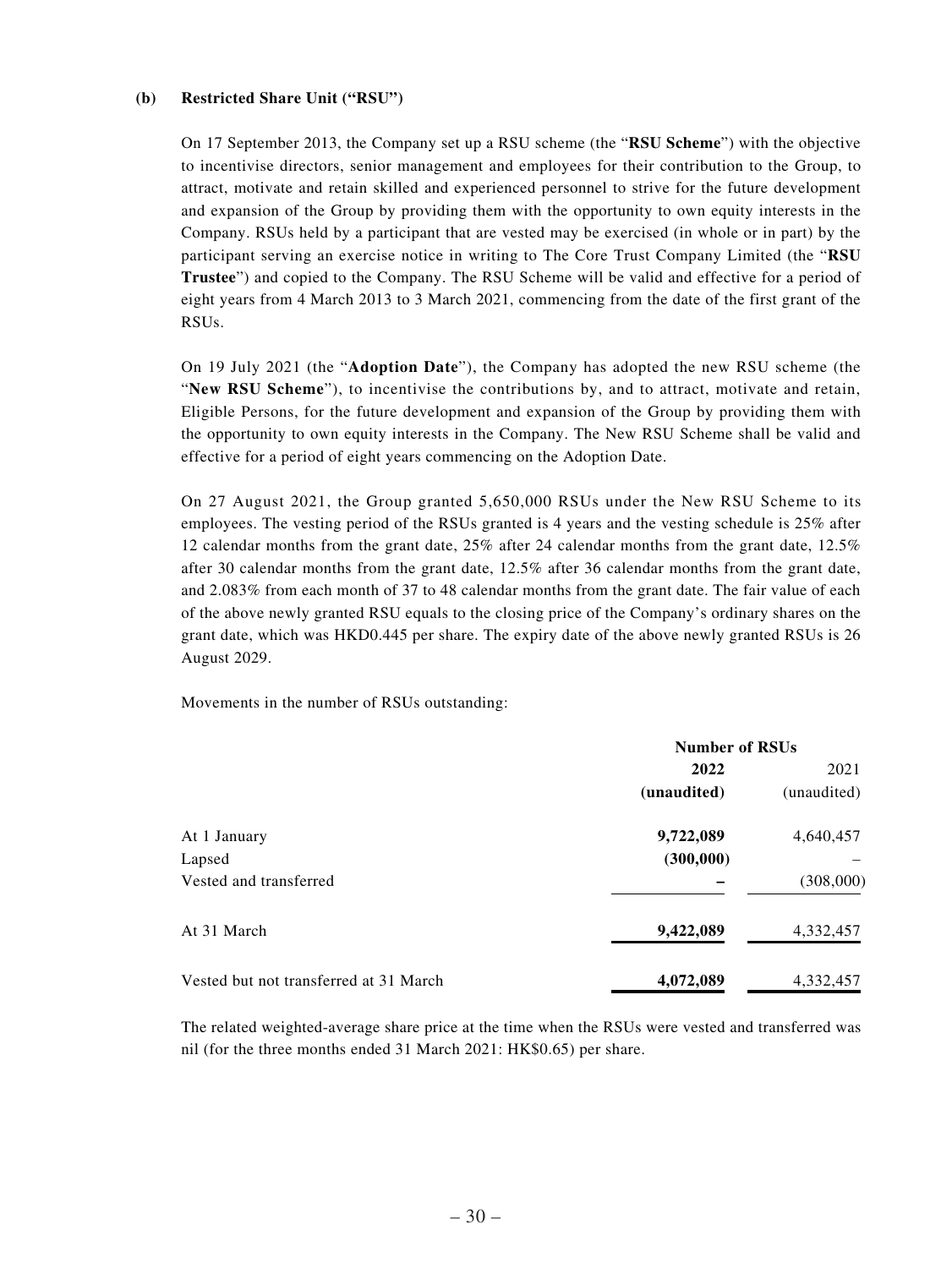#### **(c) Shares held for RSU scheme**

The shares held for RSU scheme were regarded as treasury shares and had been presented as a deduction against shareholders' equity. During the period, nil (for the three months ended 31 March 2021: 308,000 shares) of RSUs were vested and transferred (note (b) above), and as a result, 57,244,829 ordinary shares (31 December 2021: 57,244,829 ordinary shares) of the Company underlying the RSUs were held by Core Administration RSU Limited as at 31 March 2022.

#### **20. RELATED PARTY TRANSACTIONS**

In addition to those related party transactions and balances disclosed elsewhere in the condensed consolidated financial statements, the Group had the following balances with its related parties at end of the period:

|                                                               | 31 March       | 31 December    |
|---------------------------------------------------------------|----------------|----------------|
|                                                               | 2022           | 2021           |
|                                                               | <b>RMB'000</b> | <i>RMB'000</i> |
|                                                               | (unaudited)    | (audited)      |
| Amount due from a director included in other receivables      | 855            | 657            |
| Amount due from a related party included in other receivables | 2.003          | 2,003          |

The amounts due from a director and related party are unsecured, interest-free and repayable on demand.

#### **21. MATERIAL EVENTS**

In March 2019, the Company has come to the attention that the Group was not able to continue to use the idle cash reserves in its individual bank accounts (the "**Relevant Idle Cash Reserves**") for fixed-term deposits or wealth management (the "**Incident**"). At 31 March 2022, the Group's investments at fair value through profit or loss of approximately RMB245,595,000 and restricted bank deposits of approximately RMB435,428,000 were frozen.

At the relevant time, the Company considered that the Incident may be implicated as a result of the Case (as defined below) involving individual Employees (as defined below), as such, the Company has engaged its PRC legal advisers (the "**PRC Legal Advisers**") to advise on this matter. Upon engagement of the PRC Legal Advisers, the PRC Legal Advisers have submitted applications to the relevant PRC court and procuratorate on behalf of the Company in relation to the Incident, including an application to utilize the Relevant Idle Cash Reserves.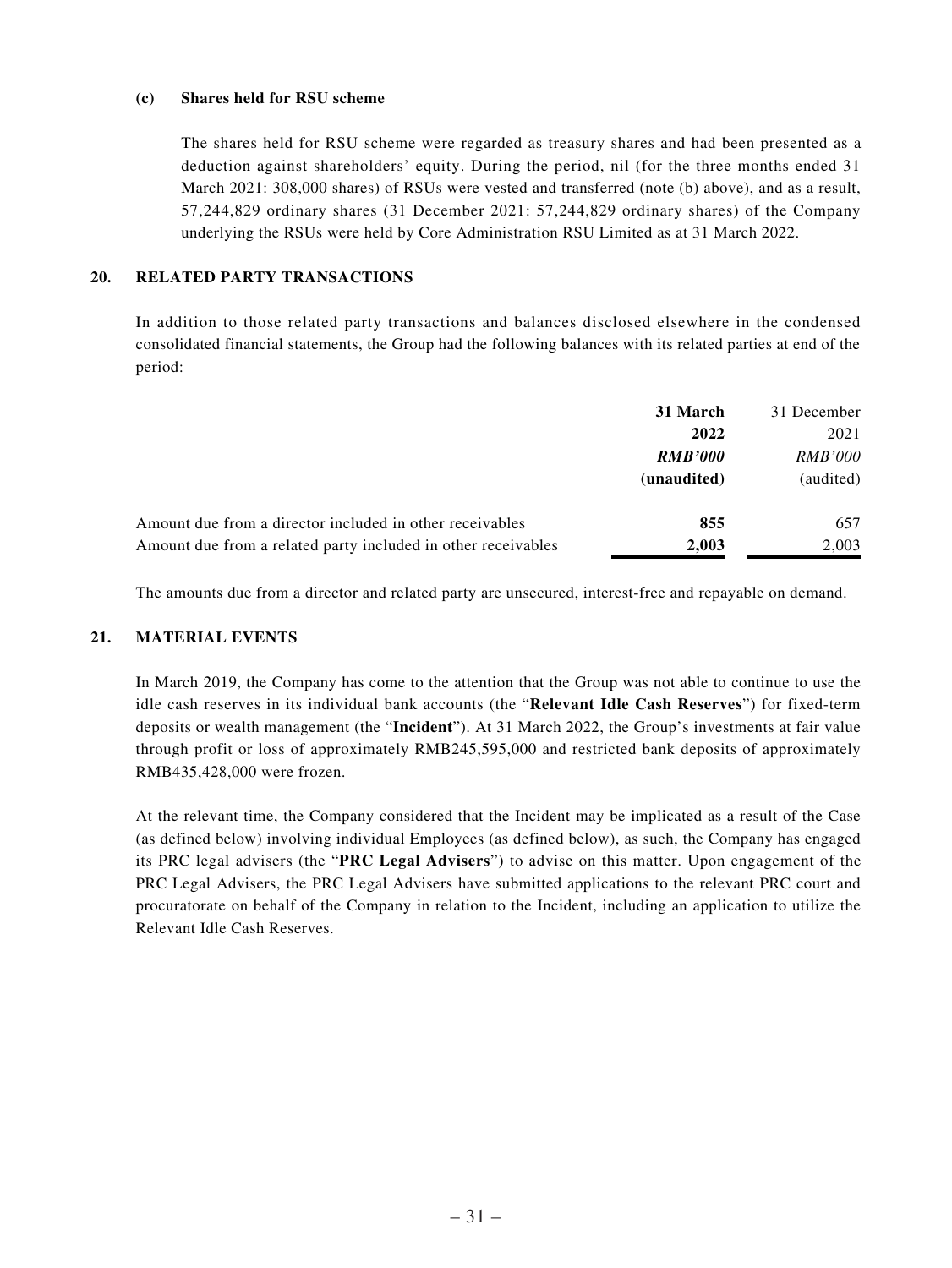Upon advice of the PRC Legal Advisers, the Company filed another application (the "**Application**") to the relevant PRC court on 21 August 2019 seeking to utilize the Relevant Idle Cash Reserves for wealth management. On 27 August 2019, the Company received a reply from the relevant PRC court that the Relevant Idle Cash Reserves were frozen due to a prosecution (the "**Case**") made by the relevant PRC judicial authority against its then individual current or former employees (the "**Employees**") for their alleged illegal activities conducted through one of the Company's onshore online gaming platforms (the "**Alleged Crime**"). Therefore, the Application was rejected. As advised by the PRC Legal Advisers, if the relevant PRC judicial authority finds that the Employees are guilty of the Alleged Crime and some or all of the Relevant Idle Cash Reserves contain income generated as a result of such conduct, such income may be confiscated.

On 27 December 2019, the Intermediate People's Court of Chengde City, Hebei Province (the "**Trial Court**") delivered the judgment in relation to the Case (the "**Judgment**"). The Trial Court held that the Employees are guilty of the Alleged Crime and ordered an amount of approximately RMB943 million to be paid to the state treasury (the "**Judgment Amount**").

The Company is not a party to the Case. As at the date of this announcement, none of the Company, its directors and its senior management had been subject to any prosecution or investigation by the relevant PRC judicial authorities in relation to the Alleged Crime. In addition, the Company had not received any notification from any relevant PRC judicial authority in relation to the Judgment Amount and so far as the Company is aware, the other bank accounts had not been frozen by the relevant PRC judicial authorities.

The Company is discussing with its PRC Legal Advisers as to the next step forward in relation to the Judgment, including the possibility to take appropriate legal actions as to the Judgment Amount to protect the interests of the Company and its shareholders. The Company is informed, on 3 September 2021, that the PRC court of second instance (the "**Appeal Court**") had made a decision on the appeal hearing against the Judgement (the "**Appeal Hearing**") to quash the Judgement and remanded the case to the Trial Court for a retrial (the "**Retrial**") since it is of the view that certain facts under the Judgement is unclear. As advised by the PRC Legal Advisers, the Retrial was heard on 1 December 2021 and 2 December 2021. The Company was informed, on 23 March 2022, the Intermediate People's Court of Chengde City, Hebei Province delivered the judgement of the Retrial (the "**Retrial Judgement**"). The Trial court had upheld that the Employees are guilty of the Alleged Crime. However, the Trial court had held that the amount of RMB291,696,677.62 and wealth management products in the amount of RMB350,000,000 and the relevant interests which had been frozen shall be paid to the state treasury (the "**Relevant Frozen Sum**") which superseded the amount of RMB942,654,382.75 as original ordered by the Trial court to be paid to the state treasury. As informed by the PRC Legal Advisers, some Employees had applied for appeal against the Retrial Judgement up to 29 March 2022 and is waiting for the court to schedule a hearing. As at 31 March 2022, the Relevant Frozen Sum incurred amounted to approximately RMB681 million. As advised by the PRC Legal Adviser, if the Employees appeal against the Retrial Judgement, the Retrial Judgement will not be enforceable and the Trial court will not order the Relevant Frozen Sum to be paid until a final effective judgement from the PRC court has finally been handed down.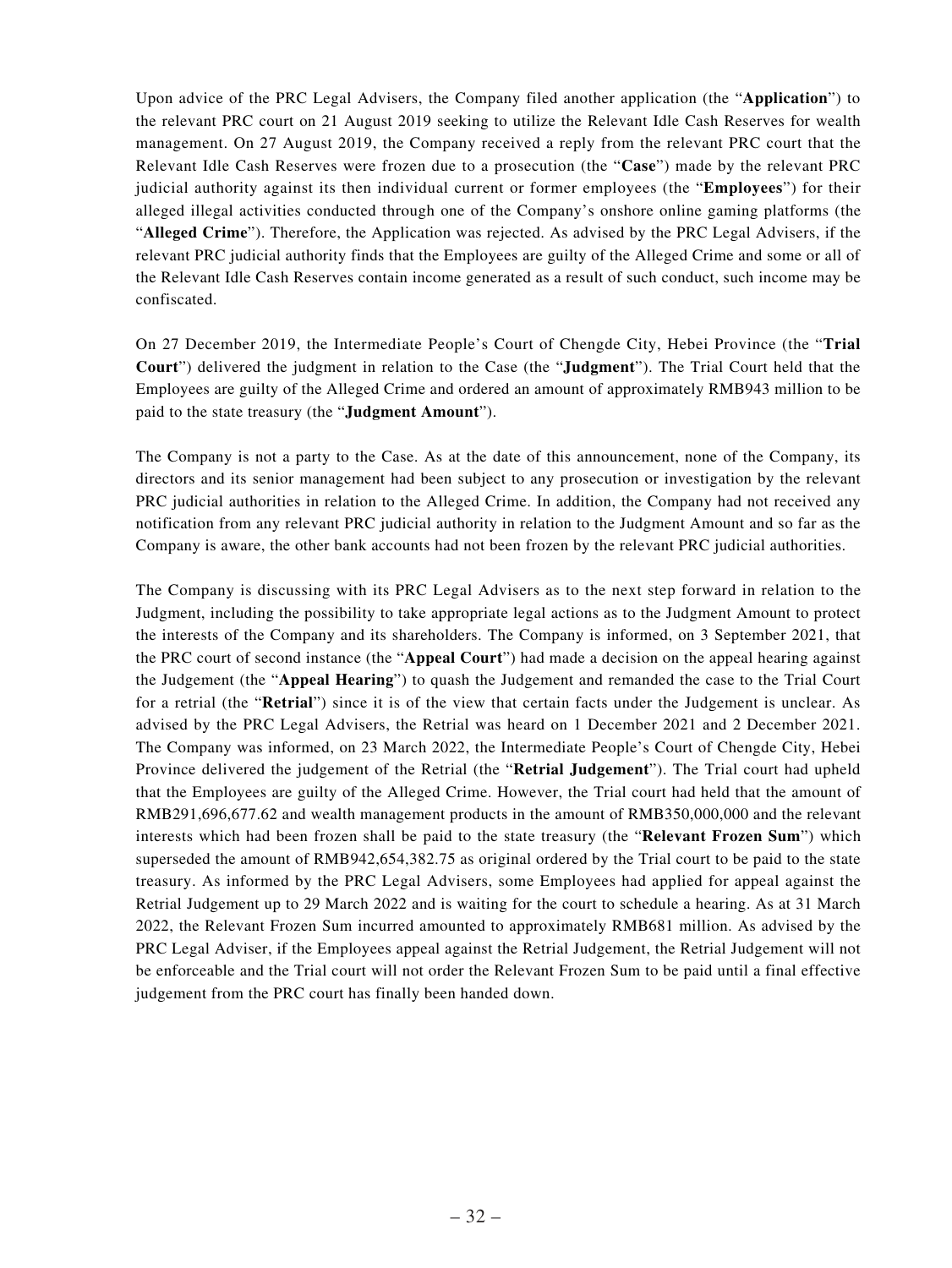In light of the fact that (i) the Company, its directors and senior management had not been subject to any prosecution by the relevant PRC judicial authority in relation to the Alleged Crime as at the date of this announcement; (ii) the Relevant Frozen Sum only form part of the idle cash reserve of the Company which is used for the purpose of idle fund management, and is the Company's general practice; (iii) the Company has sufficient cash reserves available in the other bank accounts for its day-to-day operations; (iv) the Company does not have any loan borrowing as at the date of this announcement; and (v) as at 31 March 2022, the Company recorded current assets and the Relevant Frozen Sum in the sum of approximately RMB2,097 million, the Relevant Frozen Sum accounted for approximately 32.5% of the Company's relevant funds, the Board is of the view that the Retrial Judgement would not have any material adverse impact on the business, operation and financial conditions of the Group.

The Independent Investigation Committee had held meetings in January, March, May, November 2020, March, May, August, September, November 2021, March and May 2022 to discuss various matters concerning the Case and the Incident. The senior management of the Company has been maintaining close contact with the Independent Investigation Committee to ensure that any updates of the Case and the Incident can be provided to the Independent Investigation Committee on a timely basis. The Independent Investigation Committee is in the course of preparing the report with details of their findings and their view on the Case and the Incident. After discussing with the Company and its legal advisors, the Independent Investigation Committee is of the view that it will be more appropriate for them to issue the report after they received the final enforceable judgement in respect of the case from the court. As at the date of this announcement, the Independent Investigation Committee was of the view that there were no material findings after conducting the independent investigation which have to bring to the attention of the shareholders and potential investors of the Company.

The Company will keep the shareholders and potential investors of the Company informed of any material development in connection with the Case, the Incident, the Relevant Frozen Sum and subsequent appeal (if any) as and when appropriate pursuant to the requirements under the Listing Rules.

For details, please refer to the announcements of the Company dated 1 September 2019, 4 September 2019, 13 December 2019, 3 January 2020, 6 January 2020, 9 November 2020, 3 September 2021, 30 November 2021, 24 March 2022 and 29 March 2022.

### **22. APPROVAL OF CONDENSED CONSOLIDATED FINANCIAL STATEMENTS**

These condensed consolidated financial statements were approved and authorised for issue by the Board of Directors on 26 May 2022.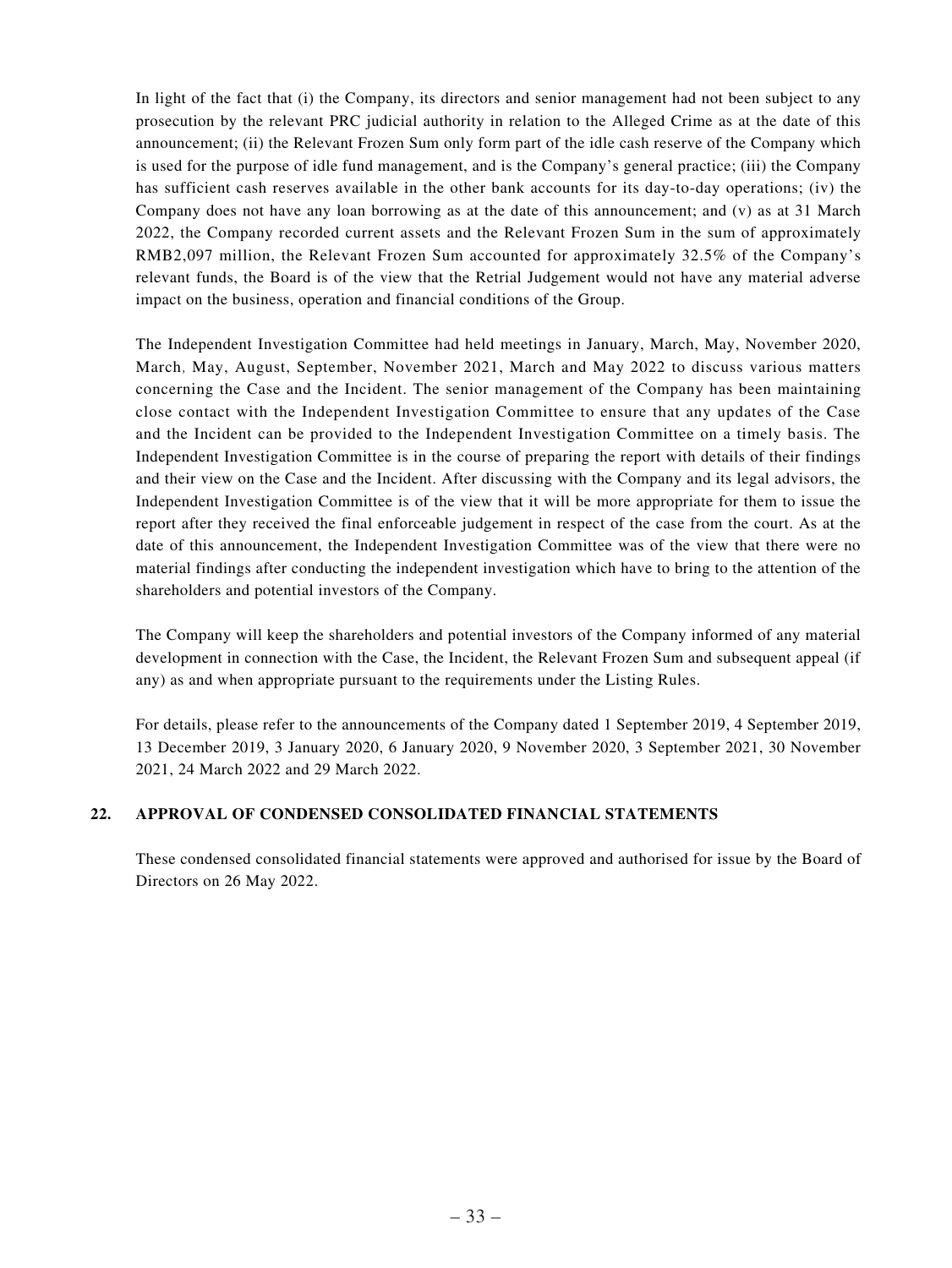# **RECONCILIATION FROM UNAUDITED NET PROFIT/(LOSS) TO UNAUDITED NON-IFRS ADJUSTED NET PROFIT/(LOSS)**

*FOR THE THREE MONTHS ENDED 31 MARCH 2022*

|                                                 | For the three months ended |             |                | Year-   | Quarter-   |
|-------------------------------------------------|----------------------------|-------------|----------------|---------|------------|
|                                                 | 31 March                   | 31 December | 31 March       | on-Year | on-Quarter |
|                                                 | 2022                       | 2021        | 2021           | Change* | Change**   |
|                                                 | <b>RMB'000</b>             | RMB'000     | <b>RMB'000</b> | %       | $\%$       |
|                                                 | (unaudited)                | (unaudited) | (unaudited)    |         |            |
| Revenue                                         | 91,524                     | 87,666      | 84,919         | 7.8     | 4.4        |
| Cost of revenue                                 | (31, 308)                  | (30, 235)   | (27, 326)      | 14.6    | 3.5        |
| Gross profit                                    | 60,216                     | 57,431      | 57,593         | 4.6     | 4.8        |
| Other losses, net                               | (12, 307)                  | (1,714)     | (41, 343)      | (70.2)  | 618.0      |
| Selling and marketing expenses                  | (8,935)                    | (7, 773)    | (8, 135)       | 9.8     | 14.9       |
| Administrative expenses                         | (22, 589)                  | (32,607)    | (21, 749)      | 3.9     | (30.7)     |
| <b>Operating profit/(loss)</b>                  | 16,385                     | 15,337      | (13, 634)      |         | 6.8        |
| Finance income, net                             | 5,384                      | 4,991       | 4,824          | 11.6    | 7.9        |
| Share of losses of associates                   | (207)                      | (2,178)     | (692)          | (70.1)  | (90.5)     |
| Profit/(loss) before income tax                 | 21,562                     | 18,150      | (9,502)        |         | 18.8       |
| Income tax expenses                             | (5,377)                    | (4,898)     | (6,616)        | (18.7)  | 9.8        |
| Profit/(loss) for the period                    | 16,185                     | 13,252      | (16, 118)      |         | 22.1       |
| <b>Non-IFRS Adjustment</b><br>(unaudited)       |                            |             |                |         |            |
| Share-based compensation<br>expense included in |                            |             |                |         |            |
| administrative expenses                         | 241                        | 283         |                |         | (14.8)     |
| Non-IFRS adjusted net profit/                   |                            |             |                |         |            |
| (loss) (unaudited)                              | 16,426                     | 13,535      | (16, 118)      |         | 21.4       |

\* *Year-on-Year Change % represents a comparison between the current reporting period and the corresponding period last year.*

\*\* *Quarter-on-Quarter Change % represents a comparison between the quarter ended 31 March 2022 and the immediately preceding quarter.*